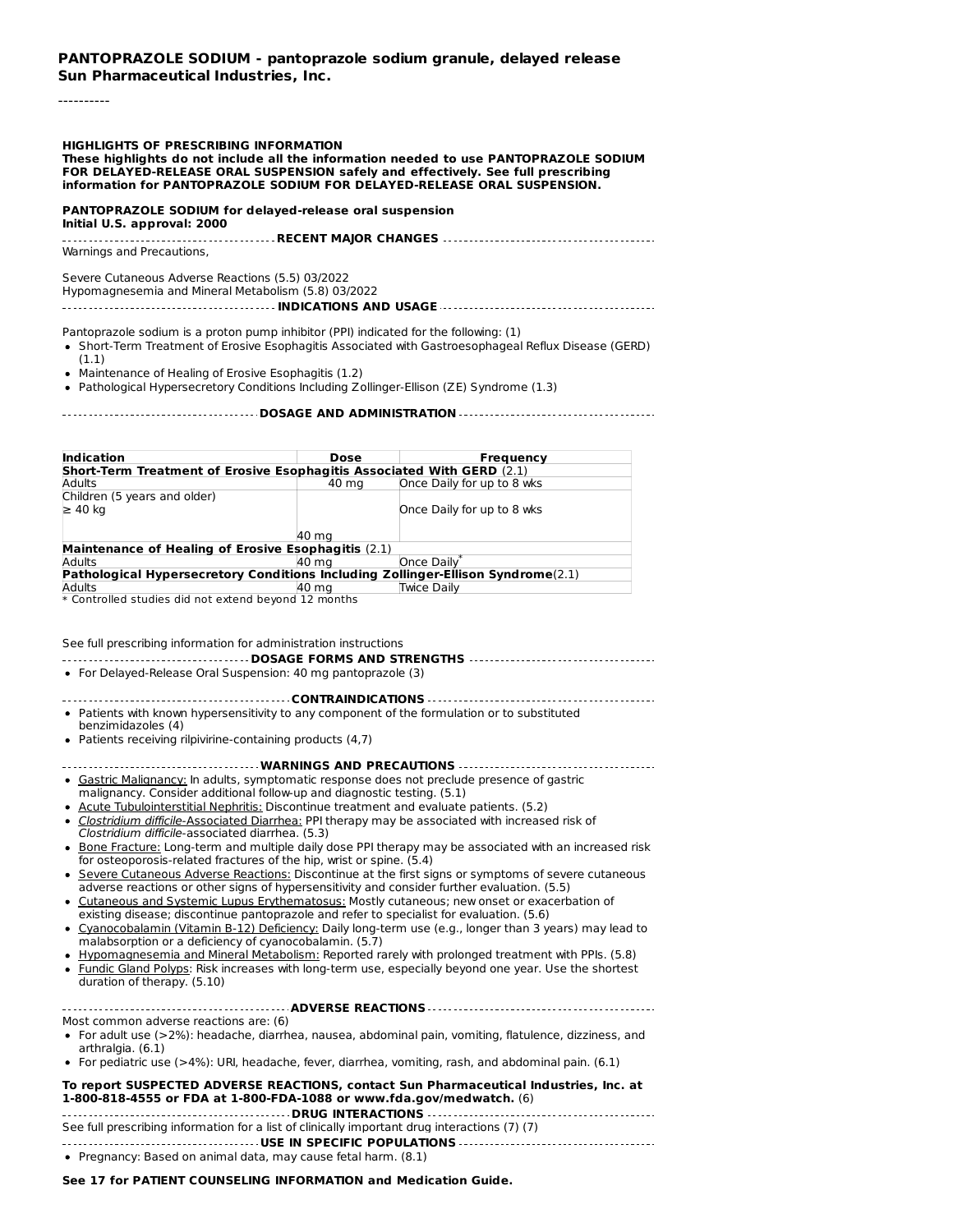### **FULL PRESCRIBING INFORMATION: CONTENTS\***

### **1 INDICATIONS AND USAGE**

1.1 Short-Term Treatment of Erosive Esophagitis Associated With Gastroesophageal Reflux Disease (GERD)

1.2 Maintenance of Healing of Erosive Esophagitis

1.3 Pathological Hypersecretory Conditions Including Zollinger-Ellison Syndrome

### **2 DOSAGE AND ADMINISTRATION**

2.1 Recommended Dosing Schedule

2.2 Administration Instructions

**3 DOSAGE FORMS AND STRENGTHS**

## **4 CONTRAINDICATIONS**

## **5 WARNINGS AND PRECAUTIONS**

- 5.1 Presence of Gastric Malignancy
- 5.2 Acute Tubulointerstitial Nephritis
- 5.3 Clostridium difficile-Associated Diarrhea
- 5.4 Bone Fracture
- 5.5 Severe Cutaneous Adverse Reactions
- 5.6 Cutaneous and Systemic Lupus Erythematosus
- 5.7 Cyanocobalamin (Vitamin B-12) Deficiency
- 5.8 Hypomagnesemia and Mineral Metabolism
- 5.9 Tumorigenicity
- 5.10 Fundic Gland Polyps
- 5.11 Interference with Investigations for Neuroendocrine Tumors
- 5.12 Interference with Urine Screen for THC
- 5.13 Concomitant Use of Pantoprazole with Methotrexate

### **6 ADVERSE REACTIONS**

- 6.1 Clinical Trials Experience
- 6.2 Postmarketing Experience

### **7 DRUG INTERACTIONS**

### **8 USE IN SPECIFIC POPULATIONS**

- 8.1 Pregnancy
- 8.2 Lactation
- 8.4 Pediatric Use
- 8.5 Geriatric Use
- **10 OVERDOSAGE**

## **11 DESCRIPTION**

## **12 CLINICAL PHARMACOLOGY**

- 12.1 Mechanism of Action
- 12.2 Pharmacodynamics
- 12.3 Pharmacokinetics
- 12.5 Pharmacogenomics

### **13 NONCLINICAL TOXICOLOGY**

### 13.1 Carcinogenesis, Mutagenesis, Impairment of Fertility

#### **14 CLINICAL STUDIES**

14.1 Erosive Esophagitis (EE) Associated with Gastroesophageal Reflux Disease (GERD)

14.2 Long-Term Maintenance of Healing of Erosive Esophagitis

14.3 Pathological Hypersecretory Conditions Including Zollinger-Ellison Syndrome

## **16 HOW SUPPLIED/STORAGE AND HANDLING**

### **17 PATIENT COUNSELING INFORMATION**

\* Sections or subsections omitted from the full prescribing information are not listed.

### **FULL PRESCRIBING INFORMATION**

### **1 INDICATIONS AND USAGE**

Pantoprazole sodium for delayed-release oral suspension is indicated for:

### **1.1 Short-Term Treatment of Erosive Esophagitis Associated With**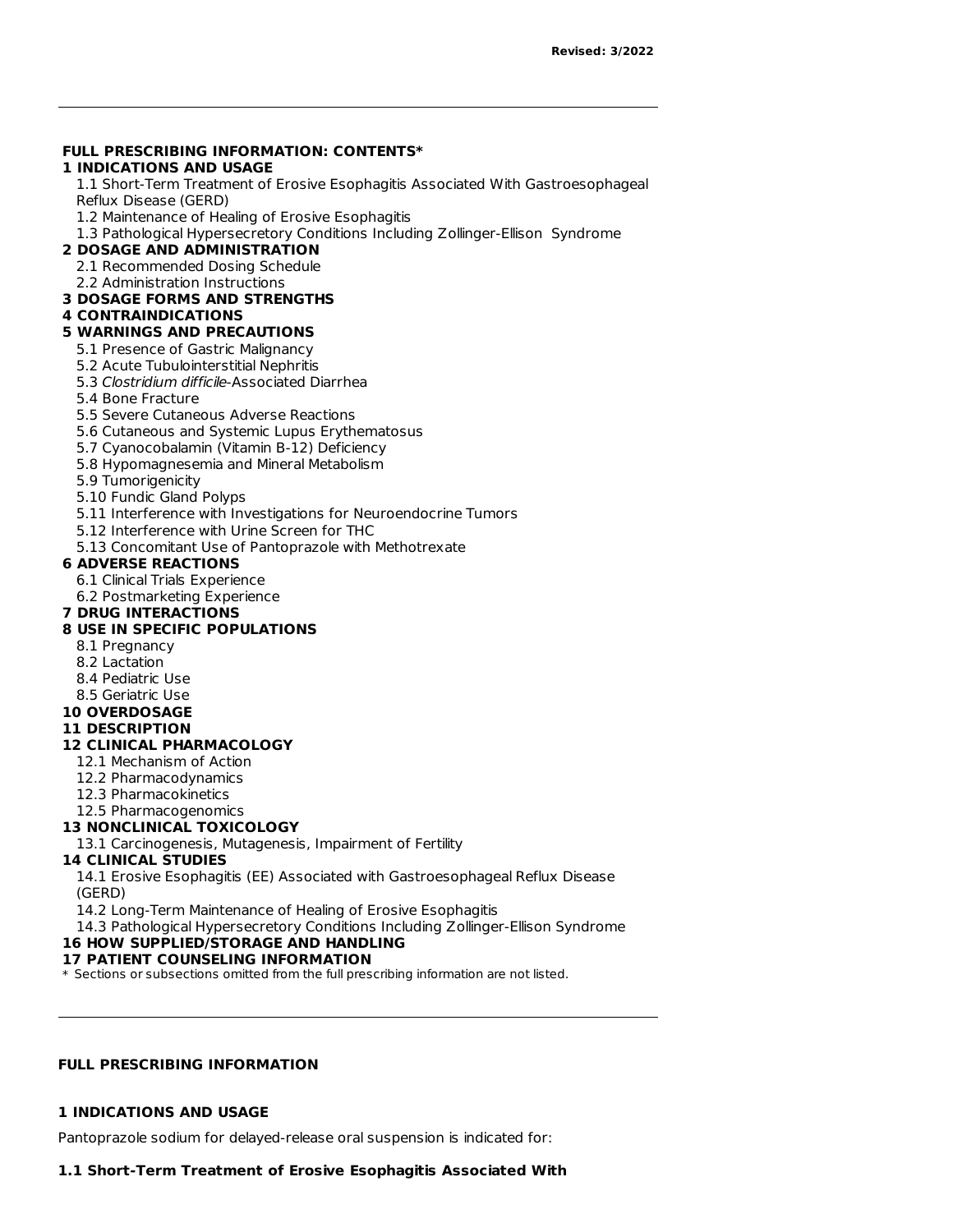### **Gastroesophageal Reflux Disease (GERD)**

Pantoprazole sodium for delayed-release oral suspension is indicated in adults and pediatric patients five years of age and older for the short-term treatment (up to 8 weeks) in the healing and symptomatic relief of erosive esophagitis (EE). For those adult patients who have not healed after 8 weeks of treatment, an additional 8-week course of pantoprazole sodium for delayed-release oral suspension may be considered. Safety of treatment beyond 8 weeks in pediatric patients has not been established.

### **1.2 Maintenance of Healing of Erosive Esophagitis**

Pantoprazole sodium for delayed-release oral suspension is indicated for maintenance of healing of EE and reduction in relapse rates of daytime and nighttime heartburn symptoms in adult patients with GERD. Controlled studies did not extend beyond 12 months.

### **1.3 Pathological Hypersecretory Conditions Including Zollinger-Ellison Syndrome**

Pantoprazole sodium for delayed-release oral suspension is indicated for the long-term treatment of pathological hypersecretory conditions, including Zollinger-Ellison (ZE) Syndrome.

## **2 DOSAGE AND ADMINISTRATION**

### **2.1 Recommended Dosing Schedule**

Pantoprazole sodium is supplied as delayed-release granules in packets for preparation of oral suspensions. The recommended dosages are outlined in Table 1.

### **Table 1: Recommended Dosing Schedule for Pantoprazole Sodium for Delayed-Release Oral Suspension**

| Indication                                                                  |          | <b>Dose Frequency</b>                       |  |
|-----------------------------------------------------------------------------|----------|---------------------------------------------|--|
| Short-Term Treatment of Erosive Esophagitis Associated With GERD            |          |                                             |  |
| Adults                                                                      | 40<br>ma | Once daily<br>for up to 8<br>$wee$ ks $*$   |  |
| Children (5 years and older)<br>$\geq 40$ kg                                | 40<br>mg | Once daily<br>for up to 8<br>weeks          |  |
| <b>Maintenance of Healing of Erosive Esophagitis</b>                        |          |                                             |  |
| Adults                                                                      | 40<br>mg | Once daily <sup><math>\uparrow</math></sup> |  |
| Pathological Hypersecretory Conditions Including Zollinger-Ellison Syndrome |          |                                             |  |
| Adults                                                                      | 40<br>ma | Twice daily <sup>‡</sup>                    |  |

 $\ast$  For adult patients who have not healed after 8 weeks of treatment, an additional 8-week course of pantoprazole sodium for delayed-release oral suspension may be considered.

† Controlled studies did not extend beyond 12 months

‡ Dosage regimens should be adjusted to individual patient needs and should continue for as long as clinically indicated. Doses up to 240 mg daily have been administered.

### **2.2 Administration Instructions**

Directions for method of administration are presented in Table 2.

### **Table 2: Administration Instructions**

| <b>Formulation</b>                 | Route | $Instructions*$                             |
|------------------------------------|-------|---------------------------------------------|
| <b>For Delayed-Release</b><br>Oral | Oral  | Administered in 1 teaspoonful of applesauce |
| <b>Suspension</b>                  |       | or apple juice approximately 30 minutes     |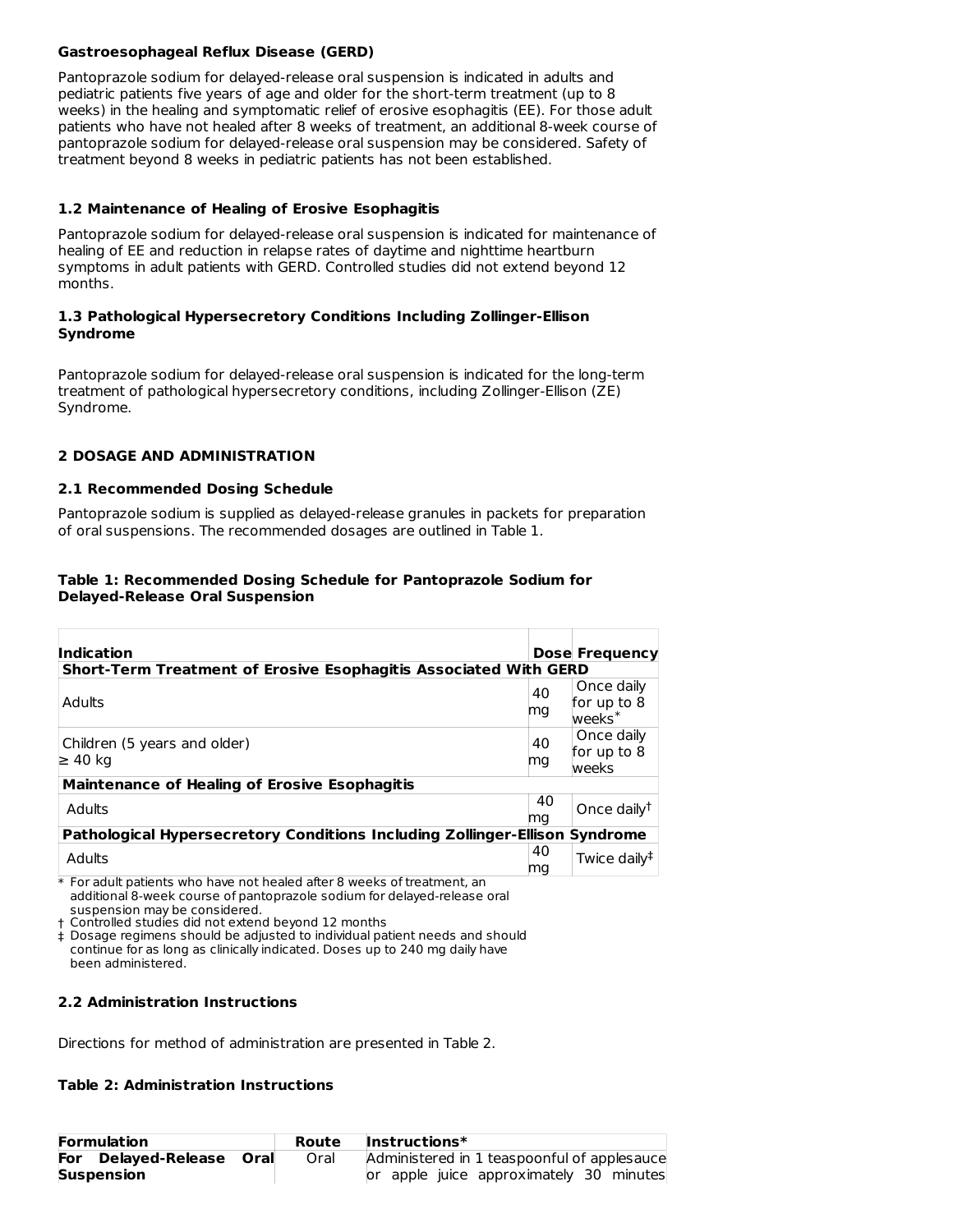|     |                   |      | prior to a meal                                                |
|-----|-------------------|------|----------------------------------------------------------------|
| For |                   |      | <b>Delayed-Release</b> Oral Nasogastric See instructions below |
|     | <b>Suspension</b> | tube |                                                                |

\* Do not split, chew, or crush Pantoprazole Sodium for Delayed-Release Oral Suspension.

Take a missed dose as soon as possible. If it is almost time for the next dose, skip the missed dose and take the next dose at the regular scheduled time. Do not take 2 doses at the same time.

Administer pantoprazole sodium for delayed-release oral suspension approximately 30 minutes prior to a meal via oral administration in apple juice or applesauce or nasogastric tube in apple juice only. Because proper pH is necessary for stability, do not administer pantoprazole sodium for delayed-release oral suspension in liquids other than apple juice, or foods other than applesauce.

Do not divide the 40 mg pantoprazole sodium for delayed-release oral suspension packet to create a 20 mg dosage for pediatric patients who are unable to take the tablet formulation.

Pantoprazole Sodium for Delayed-Release Oral Suspension - Oral Administration in **Applesauce** 

- Open packet.
- Sprinkle granules on one teaspoonful of applesauce. DO NOT USE OTHER FOODS OR CRUSH OR CHEW THE GRANULES.
- Take within 10 minutes of preparation.
- Take sips of water to make sure granules are washed down into the stomach. Repeat water sips as necessary.

### Pantoprazole Sodium for Delayed-Release Oral Suspension - Oral Administration in Apple Juice

- Open packet.
- Empty granules into a small cup or teaspoon containing one teaspoon of apple juice.
- Stir for 5 seconds (granules will not dissolve) and swallow immediately.
- To make sure that the entire dose is taken, rinse the container once or twice with apple juice to remove any remaining granules. Swallow immediately.

### Pantoprazole Sodium for Delayed-Release Oral Suspension - Nasogastric (NG) Tube or Gastrostomy Tube Administration

For patients who have a nasogastric tube or gastrostomy tube in place, pantoprazole sodium for delayed-release oral suspension can be given as follows:

- Remove the plunger from the barrel of a 2 ounce (60 mL) catheter-tip syringe. Discard the plunger.
- Connect the catheter tip of the syringe to a 16 French (or larger) tube.
- Hold the syringe attached to the tubing as high as possible while giving pantoprazole sodium for delayed-release oral suspension to prevent any bending of the tubing.
- Empty the contents of the packet into the barrel of the syringe.

Add 10 mL (2 teaspoonfuls) of apple juice and gently tap and/or shake the barrel of the syringe to help rinse the syringe and tube. Repeat at least twice more using the same amount of apple juice (10 mL or 2 teaspoonfuls) each time. No granules should remain in the syringe.

## **3 DOSAGE FORMS AND STRENGTHS**

For Delayed-Release Oral Suspension:

40 mg pantoprazole, pale yellowish to dark brownish, enteric-coated granules in a unit-dose packet

### **4 CONTRAINDICATIONS**

Pantoprazole sodium for delayed-release oral suspension is contraindicated in patients with known hypersensitivity to any component of the formulation or any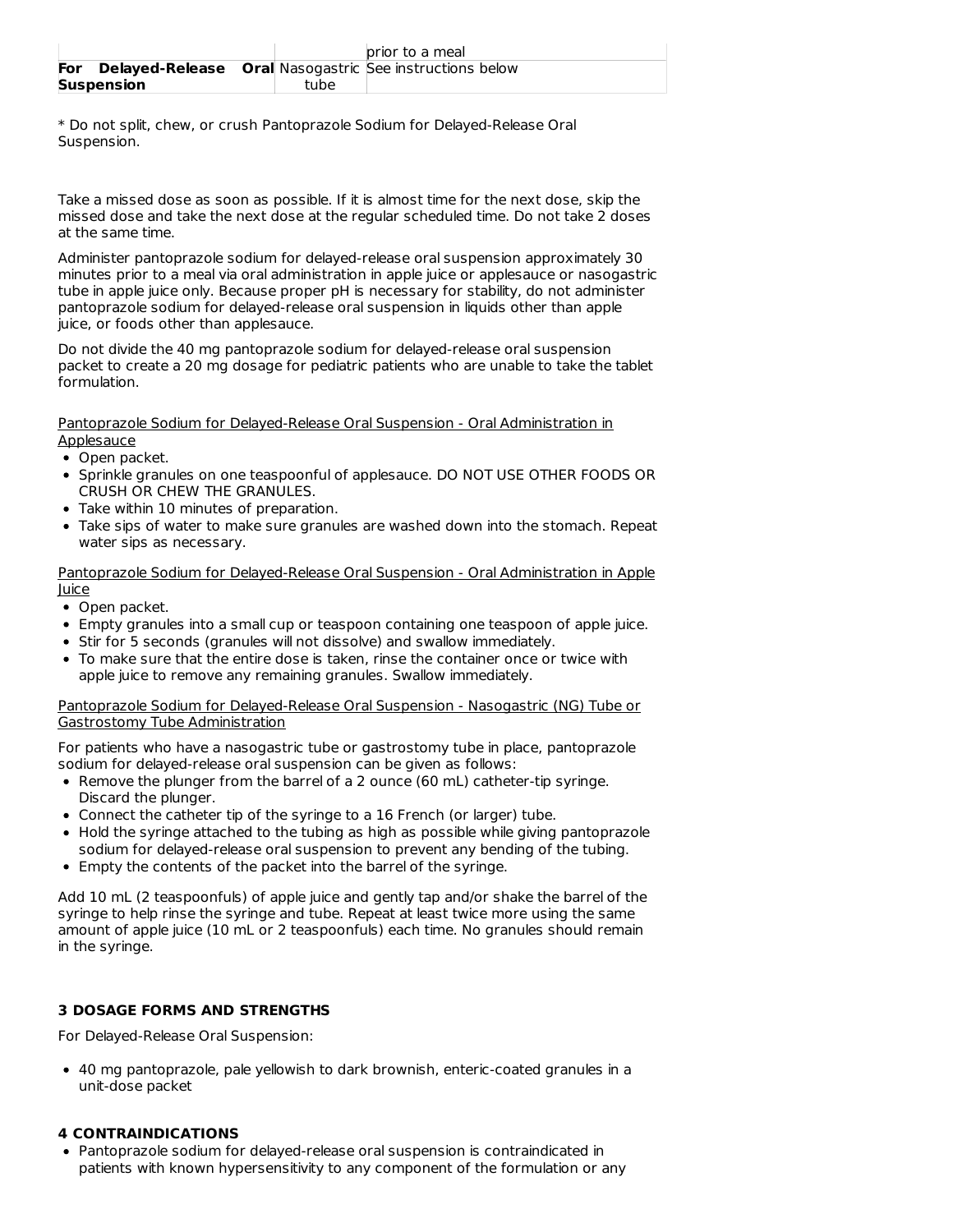substituted benzimidazole. Hypersensitivity reactions may include anaphylaxis, anaphylactic shock, angioedema, bronchospasm, acute tubulointerstitial nephritis, and urticaria [see Warnings and Precautions (5.2), Adverse Reactions (6)].

• Proton pump inhibitors (PPIs), including pantoprazole sodium for delayed-release oral suspension, are contraindicated in patients receiving rilpivirine-containing products [see Drug Interactions (7)].

### **5 WARNINGS AND PRECAUTIONS**

### **5.1 Presence of Gastric Malignancy**

In adults, symptomatic response to therapy with pantoprazole sodium for delayedrelease oral suspension does not preclude the presence of gastric malignancy. Consider additional follow-up and diagnostic testing in adult patients who have a suboptimal response or an early symptomatic relapse after completing treatment with a PPI. In older patients, also consider an endoscopy.

### **5.2 Acute Tubulointerstitial Nephritis**

Acute tubulointerstitial nephritis (TIN) has been observed in patients taking PPIs and may occur at any point during PPI therapy. Patients may present with varying signs and symptoms from symptomatic hypersensitivity reactions to non-specific symptoms of decreased renal function (e.g., malaise, nausea, anorexia). In reported case series, some patients were diagnosed on biopsy and in the absence of extra-renal manifestations (e.g., fever, rash or arthralgia). Discontinue pantoprazole sodium for delayed-release oral suspension and evaluate patients with suspected acute TIN [see Contraindications (4)].

### **5.3 Clostridium difficile-Associated Diarrhea**

Published observational studies suggest that PPI therapy like pantoprazole may be associated with an increased risk of Clostridium difficile associated diarrhea, especially in hospitalized patients. This diagnosis should be considered for diarrhea that does not improve [see Adverse Reactions (6.2)].

Patients should use the lowest dose and shortest duration of PPI therapy appropriate to the condition being treated.

### **5.4 Bone Fracture**

Several published observational studies suggest that PPI therapy may be associated with an increased risk for osteoporosis-related fractures of the hip, wrist, or spine. The risk of fracture was increased in patients who received high-dose, defined as multiple daily doses, and long-term PPI therapy (a year or longer). Patients should use the lowest dose and shortest duration of PPI therapy appropriate to the condition being treated. Patients at risk for osteoporosis-related fractures should be managed according to established treatment guidelines [see Dosage and Administration (2), Adverse Reactions  $(6.2)$ ].

#### **5.5 Severe Cutaneous Adverse Reactions**

Severe cutaneous adverse reactions, including erythema multiforme, Stevens-Johnson syndrome (SJS), toxic epidermal necrolysis (TEN), drug reaction with eosinophilia and systemic symptoms (DRESS), and acute generalized exanthematous pustulosis (AGEP) have been reported in association with the use of PPIs [see Adverse Reactions (6.2)]. Discontinue pantoprazole at the first signs or symptoms of severe cutaneous adverse reactions or other signs of hypersensitivity and consider further evaluation.

#### **5.6 Cutaneous and Systemic Lupus Erythematosus**

Cutaneous lupus erythematosus (CLE) and systemic lupus erythematosus (SLE) have been reported in patients taking PPIs, including pantoprazole sodium. These events have occurred as both new onset and an exacerbation of existing autoimmune disease. The majority of PPI-induced lupus erythematous cases were CLE.

The most common form of CLE reported in patients treated with PPIs was subacute CLE (SCLE) and occurred within weeks to years after continuous drug therapy in patients ranging from infants to the elderly. Generally, histological findings were observed without organ involvement.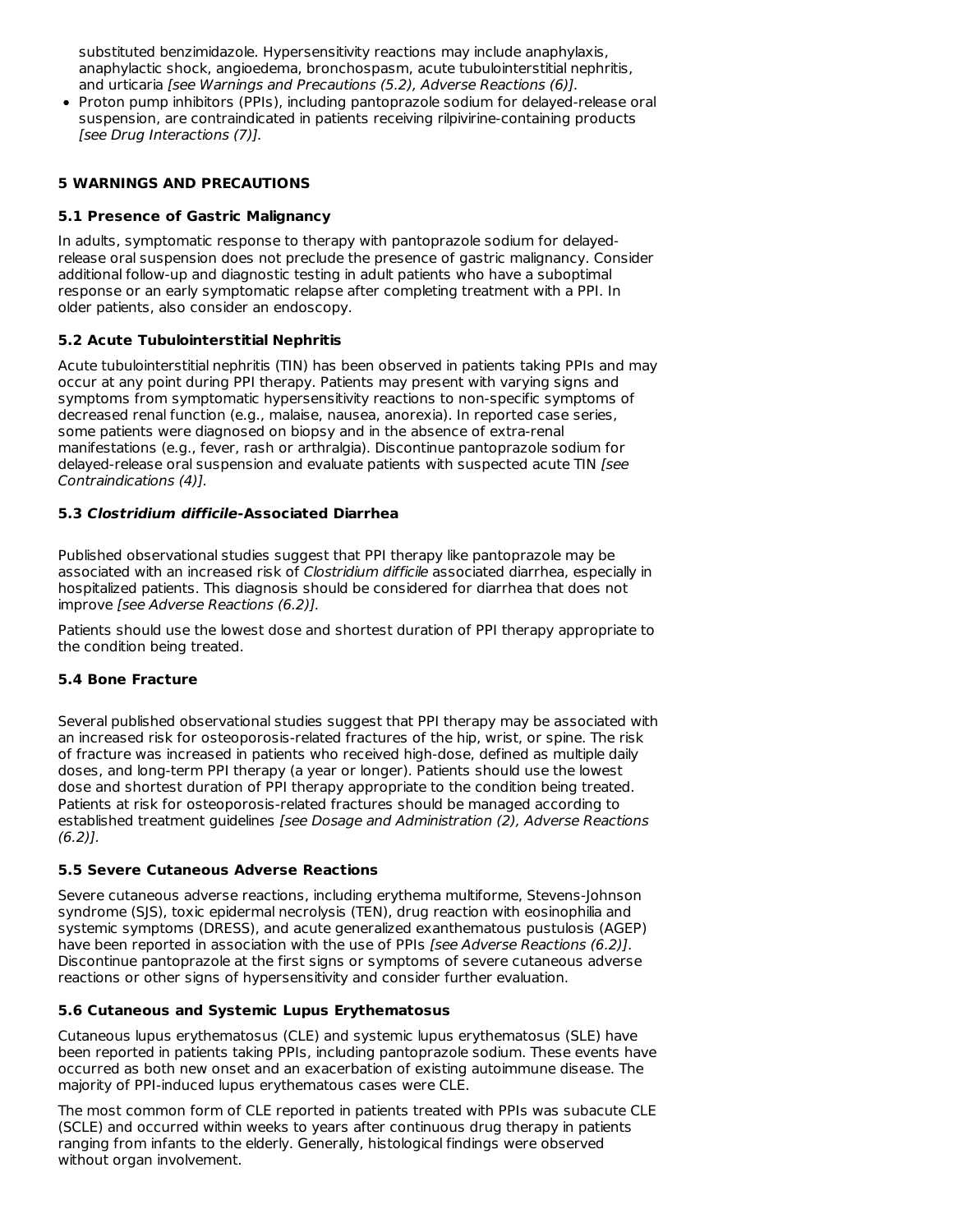Systemic lupus erythematosus (SLE) is less commonly reported than CLE in patients receiving PPIs. PPI associated SLE is usually milder than non-drug induced SLE. Onset of SLE typically occurred within days to years after initiating treatment primarily in patients ranging from young adults to the elderly. The majority of patients presented with rash; however, arthralgia and cytopenia were also reported.

Avoid administration of PPIs for longer than medically indicated. If signs or symptoms consistent with CLE or SLE are noted in patients receiving pantoprazole, discontinue the drug and refer the patient to the appropriate specialist for evaluation. Most patients improve with discontinuation of the PPI alone in 4 to 12 weeks. Serological testing (e.g., ANA) may be positive and elevated serological test results may take longer to resolve than clinical manifestations.

### **5.7 Cyanocobalamin (Vitamin B-12) Deficiency**

Generally, daily treatment with any acid-suppressing medications over a long period of time (e.g., longer than 3 years) may lead to malabsorption of cyanocobalamin (Vitamin B-12) caused by hypo- or achlorhydria. Rare reports of cyanocobalamin deficiency occurring with acid-suppressing therapy have been reported in the literature. This diagnosis should be considered if clinical symptoms consistent with cyanocobalamin deficiency are observed.

### **5.8 Hypomagnesemia and Mineral Metabolism**

Hypomagnesemia, symptomatic and asymptomatic, has been reported rarely in patients treated with PPIs for at least three months, and in most cases after a year of therapy. Hypomagnesemia may lead to hypocalcemia and/or hypokalemia and may exacerbate underlying hypocalcemia in at-risk patients. Serious adverse events include tetany, arrhythmias, and seizures. In most patients, treatment of hypomagnesemia required magnesium replacement and discontinuation of the PPI.

For patients expected to be on prolonged treatment or who take PPIs with medications such as digoxin or drugs that may cause hypomagnesemia (e.g., diuretics), health care professionals may consider monitoring magnesium levels prior to initiation of PPI treatment and periodically [see Adverse Reactions (6.2)].

Consider monitoring magnesium and calcium levels prior to initiation of pantoprazole and periodically while on treatment in patients with a preexisting risk of hypocalcemia (e.g., hypoparathyroidism). Supplement with magnesium and/or calcium as necessary. If hypocalcemia is refractory to treatment, consider discontinuing the PPI.

## **5.9 Tumorigenicity**

Due to the chronic nature of GERD, there may be a potential for prolonged administration of pantoprazole. In long-term rodent studies, pantoprazole was carcinogenic and caused rare types of gastrointestinal tumors. The relevance of these findings to tumor development in humans is unknown [see Nonclinical Toxicology  $(13.1)$ .

### **5.10 Fundic Gland Polyps**

PPI use is associated with an increased risk of fundic gland polyps that increases with long-term use, especially beyond one year. Most PPI users who developed fundic gland polyps were asymptomatic and fundic gland polyps were identified incidentally on endoscopy. Use the shortest duration of PPI therapy appropriate to the condition being treated.

### **5.11 Interference with Investigations for Neuroendocrine Tumors**

Serum chromogranin A (CgA) levels increase secondary to drug-induced decreases in gastric acidity. The increased CgA level may cause false positive results in diagnostic investigations for neuroendocrine tumors. Healthcare providers should temporarily stop pantoprazole sodium for delayed-release oral suspension treatment at least 14 days before assessing CgA levels and consider repeating the test if initial CgA levels are high. If serial tests are performed (e.g., for monitoring), the same commercial laboratory should be used for testing, as reference ranges between tests may vary [see Clinical Pharmacology (12.2)].

### **5.12 Interference with Urine Screen for THC**

There have been reports of false-positive urine screening tests for tetrahydrocannabinol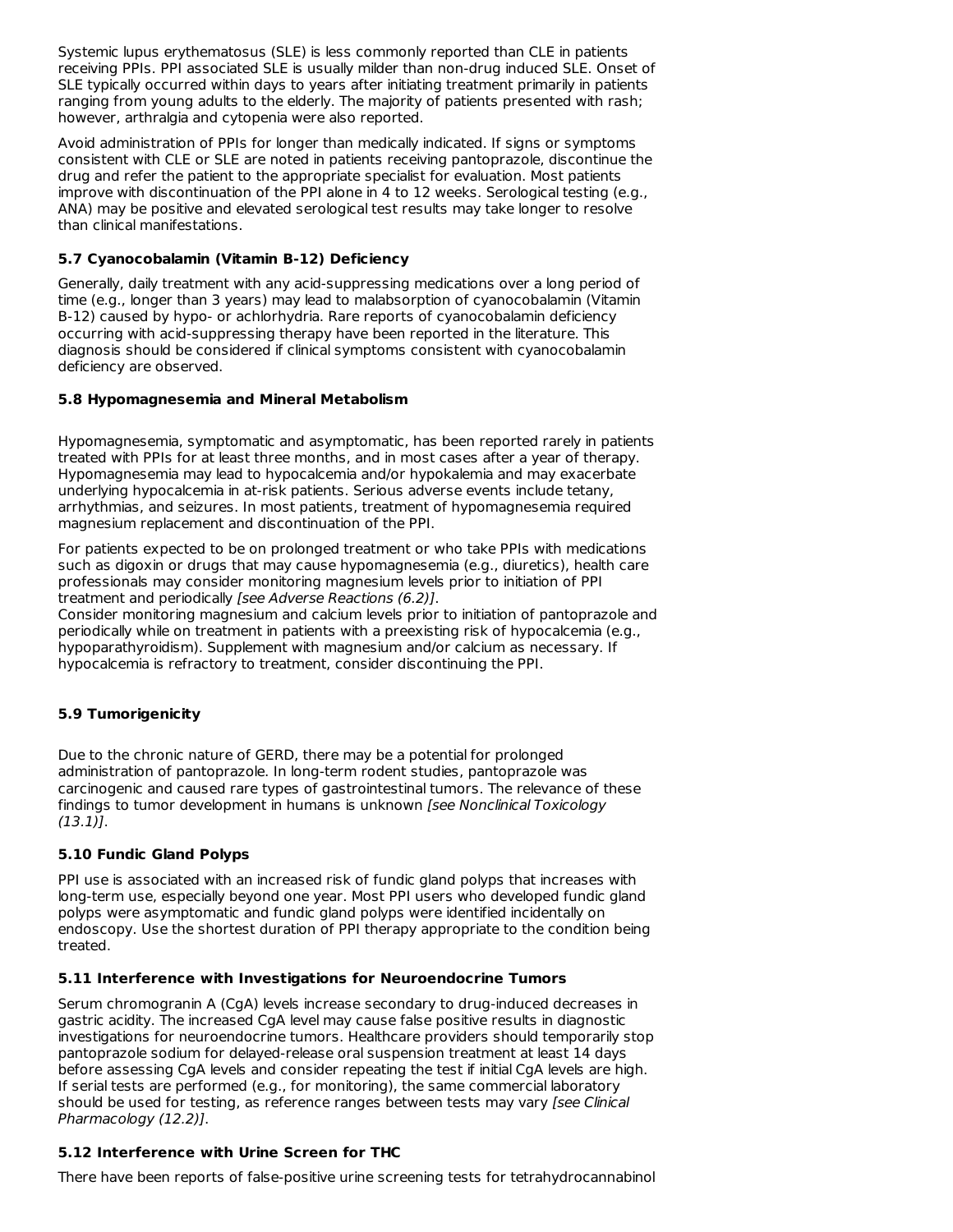## **5.13 Concomitant Use of Pantoprazole with Methotrexate**

Literature suggests that concomitant use of PPIs with methotrexate (primarily at high dose; see methotrexate prescribing information) may elevate and prolong serum levels of methotrexate and/or its metabolite, possibly leading to methotrexate toxicities. In high-dose methotrexate administration, a temporary withdrawal of the PPI may be considered in some patients [see Drug Interactions (7)].

## **6 ADVERSE REACTIONS**

The following serious adverse reactions are described below and elsewhere in labeling:

- Acute Tubulointerstitial Nephritis [see Warnings and Precautions (5.2)]
- Clostridium difficile-Associated Diarrhea [see Warnings and Precautions (5.3)]
- Bone Fracture [see Warnings and Precautions (5.4)]
- Severe Cutaneous Adverse Reactions [see Warnings and Precautions (5.5)]
- Cutaneous and Systemic Lupus Erythematosus [see Warnings and Precautions (5.6)]
- Cyanocobalamin (Vitamin B-12) Deficiency [see Warnings and Precautions (5.7)]
- Hypomagnesemia and Mineral Metabolism [see Warnings and Precautions (5.8)]
- Fundic Gland Polyps [see Warnings and Precautions (5.10)]

## **6.1 Clinical Trials Experience**

The adverse reaction profiles for pantoprazole sodium for delayed-release oral suspension and pantoprazole sodium delayed-release tablets are similar.

Because clinical trials are conducted under widely varying conditions, adverse reaction rates observed in the clinical trials of a drug cannot be directly compared to rates in the clinical trials of another drug and may not reflect the rates observed in clinical practice.

#### **Adults**

Safety in nine randomized comparative US clinical trials in patients with GERD included 1,473 patients on oral pantoprazole (20 mg or 40 mg), 299 patients on an  $H_2$ -receptor antagonist, 46 patients on another PPI, and 82 patients on placebo. The most frequently occurring adverse reactions are listed in Table 3.

#### **Table 3: Adverse Reactions Reported in Clinical Trials of Adult Patients with GERD at a Frequency of > 2%**

|                  | Pantoprazole | Comparators | Placebo  |
|------------------|--------------|-------------|----------|
|                  | $(n=1,473)$  | $(n=345)$   | $(n=82)$ |
|                  | $\%$         | ℅           | %        |
| Headache         | 12.2         | 12.8        | 8.5      |
| Diarrhea         | 8.8          | 9.6         | 4.9      |
| Nausea           | 7.0          | 5.2         | 9.8      |
| Abdominal pain   | 6.2          | 4.1         | 6.1      |
| Vomiting         | 4.3          | 3.5         | 2.4      |
| Flatulence       | 3.9          | 2.9         | 3.7      |
| <b>Dizziness</b> | 3.0          | 2.9         | 1.2      |
| Arthralgia       | 2.8          | 1.4         | 1.2      |

Additional adverse reactions that were reported for pantoprazole in clinical trials with a frequency of  $\leq 2\%$  are listed below by body system:

Body as a Whole: allergic reaction, pyrexia, photosensitivity reaction, facial edema

Gastrointestinal: constipation, dry mouth, hepatitis

Hematologic: leukopenia, thrombocytopenia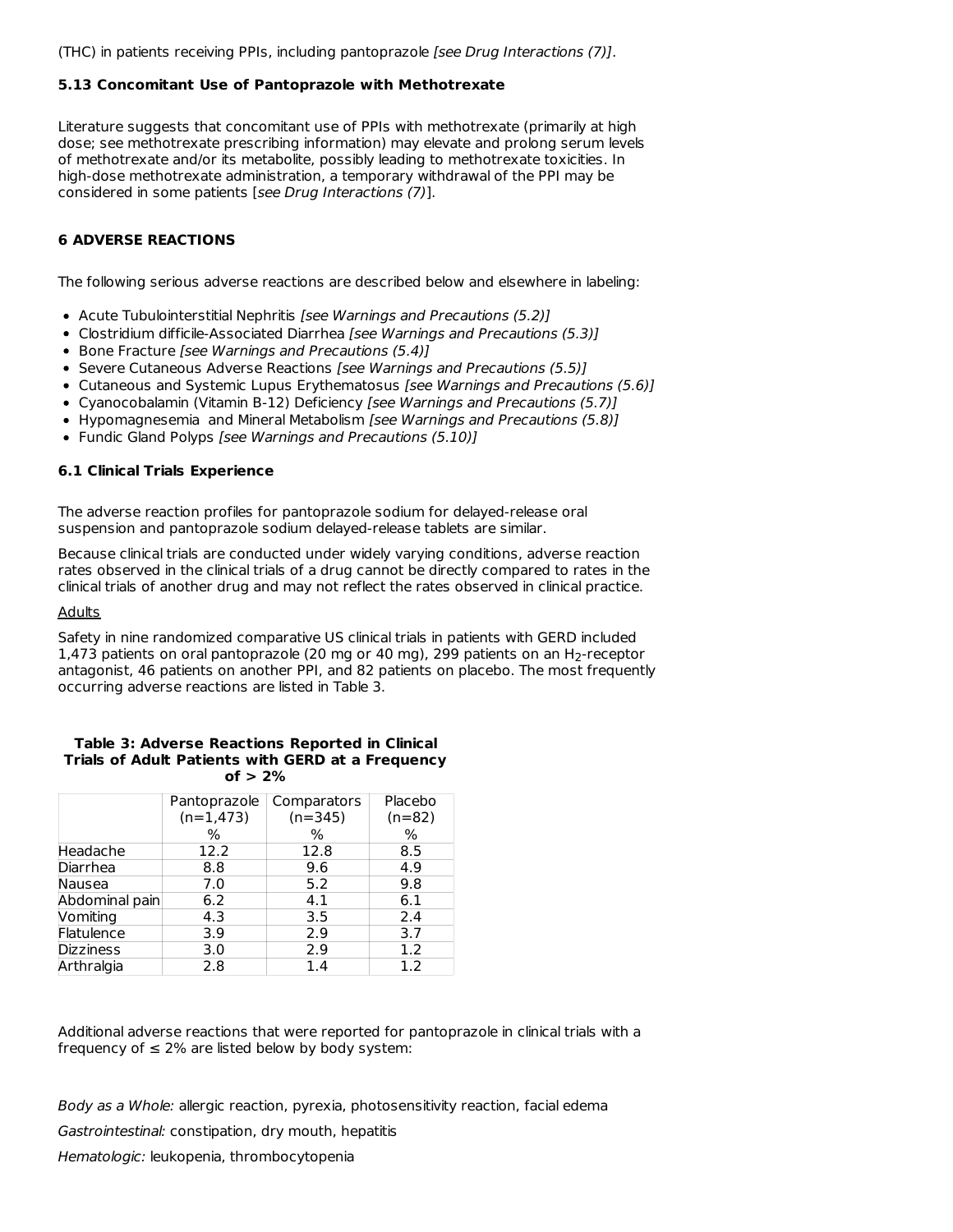Metabolic/Nutritional: elevated CK (creatine kinase), generalized edema, elevated triglycerides, liver enzymes elevated

Musculoskeletal: myalgia

Nervous: depression, vertigo

Skin and Appendages: urticaria, rash, pruritus

Special Senses: blurred vision

### Pediatric Patients

Safety of pantoprazole in the treatment of EE associated with GERD was evaluated in pediatric patients ages 1 year through 16 years in three clinical trials. Safety trials involved pediatric patients with EE; however, as EE is uncommon in the pediatric population, 249 pediatric patients with endoscopically-proven or symptomatic GERD were also evaluated. All adult adverse reactions to pantoprazole are considered relevant to pediatric patients. In patients ages 1 year through 16 years, the most commonly reported (>4%) adverse reactions include: URI, headache, fever, diarrhea, vomiting, rash, and abdominal pain.

For safety information in patients less than 1 year of age see Use in Specific Populations (8.4).

Additional adverse reactions that were reported for pantoprazole in pediatric patients in clinical trials with a frequency of  $\leq 4\%$  are listed below by body system:

Body as a Whole: allergic reaction, facial edema

Gastrointestinal: constipation, flatulence, nausea

Metabolic/Nutritional: elevated triglycerides, elevated liver enzymes, elevated CK (creatine kinase)

Musculoskeletal: arthralgia, myalgia

Nervous: dizziness, vertigo

Skin and Appendages: urticaria

The following adverse reactions seen in adults in clinical trials were not reported in pediatric patients in clinical trials, but are considered relevant to pediatric patients: photosensitivity reaction, dry mouth, hepatitis, thrombocytopenia, generalized edema, depression, pruritus, leukopenia, and blurred vision.

### **Zollinger-Ellison (ZE) Syndrome**

In clinical studies of ZE Syndrome, adverse reactions reported in 35 patients taking pantoprazole 80 mg/day to 240 mg/day for up to 2 years were similar to those reported in adult patients with GERD.

### **6.2 Postmarketing Experience**

The following adverse reactions have been identified during postapproval use of pantoprazole. Because these reactions are reported voluntarily from a population of uncertain size, it is not always possible to reliably estimate their frequency or establish a causal relationship to drug exposure.

These adverse reactions are listed below by body system:

Gastrointestinal Disorders: fundic gland polyps

General Disorders and Administration Conditions: asthenia, fatigue, malaise

Hematologic: pancytopenia, agranulocytosis

Hepatobiliary Disorders: hepatocellular damage leading to jaundice and hepatic failure

Immune System Disorders: anaphylaxis (including anaphylactic shock), systemic lupus erythematosus

Infections and Infestations: Clostridium difficile associated diarrhea

Investigations: weight changes

Metabolism and Nutritional Disorders: hypomagnesemia, hypocalcemia, hypokalemia, hyponatremia

Musculoskeletal Disorders: rhabdomyolysis, bone fracture

Nervous: ageusia, dysgeusia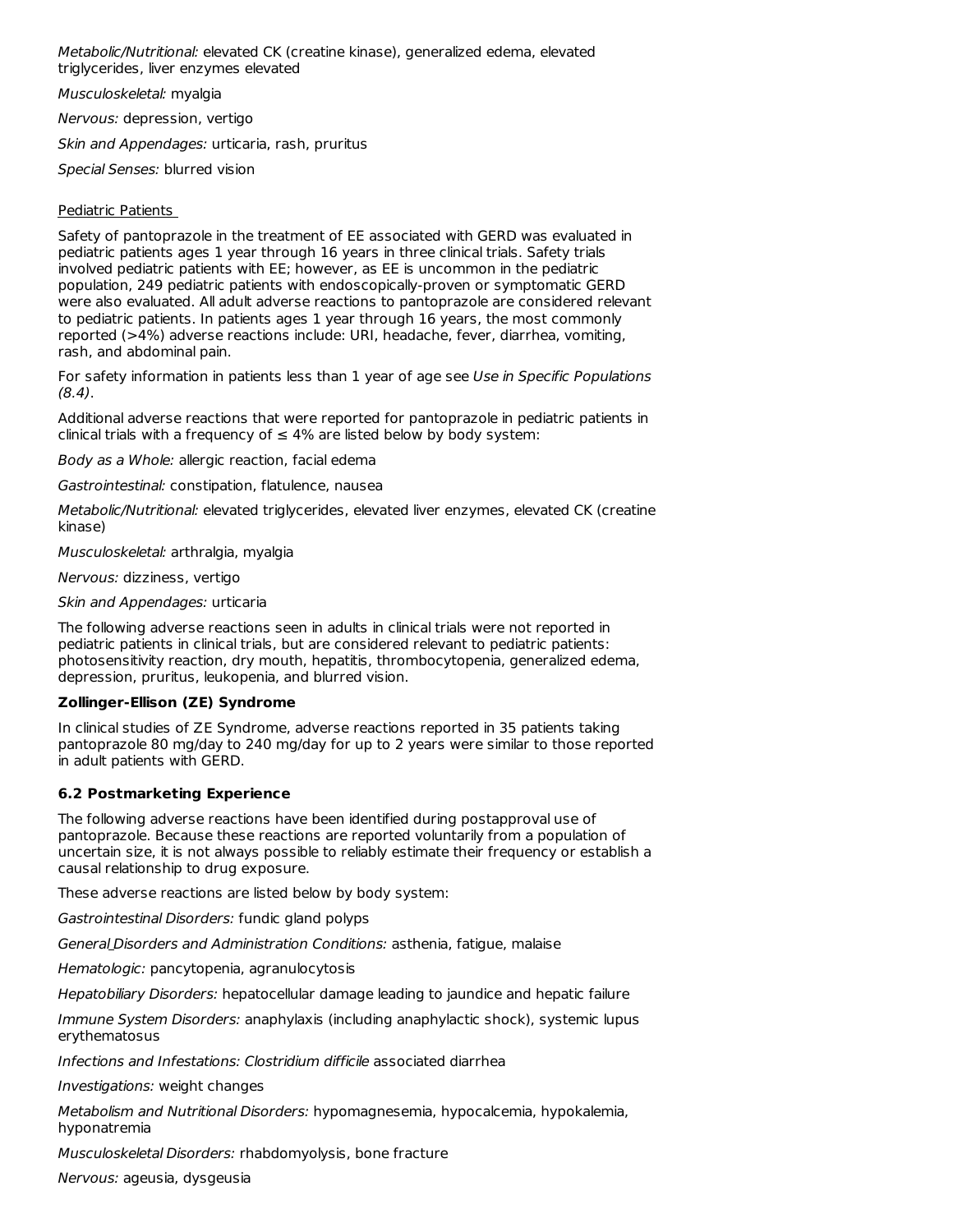Psychiatric Disorders: hallucination, confusion, insomnia, somnolence

Renal and Urinary Disorders: acute tubulointerstitial nephritis

Skin and Subcutaneous Tissue Disorders: severe dermatologic reactions (some fatal), including erythema multiforme, SJS/TEN, DRESS, AGEP, angioedema (Quincke's edema) and cutaneous lupus erythematosus

## **7 DRUG INTERACTIONS**

Table 4 includes drugs with clinically important drug interactions and interaction with diagnostics when administered concomitantly with pantoprazole and instructions for preventing or managing them.

Consult the labeling of concomitantly used drugs to obtain further information about interactions with PPIs.

### **Table 4: Clinically Relevant Interactions Affecting Drugs Coadministered with Pantoprazole and Interactions with Diagnostics**

| <b>Antiretrovirals</b> |                                                                                                                |
|------------------------|----------------------------------------------------------------------------------------------------------------|
| Clinical Impact:       | The effect of PPIs on antiretroviral drugs is variable. The clinical importance and the mechanisms behind      |
|                        | these interactions are not always known.                                                                       |
|                        | • Decreased exposure of some antiretroviral drugs (e.g., rilpivirine atazanavir, and nelfinavir) when          |
|                        | used concomitantly with pantoprazole may reduce antiviral effect and promote the development of                |
|                        | drug resistance.                                                                                               |
|                        | • Increased exposure of other antiretroviral drugs (e.g., saquinavir) when used concomitantly with             |
|                        | pantoprazole may increase toxicity of the antiretroviral drugs.                                                |
|                        | • There are other antiretroviral drugs which do not result in clinically relevant interactions with            |
|                        | pantoprazole.                                                                                                  |
| Intervention:          | Rilpivirine-containing<br>products: Concomitant use with<br>pantoprazole is<br>contraindicated [see            |
|                        | Contraindications (4)]. See prescribing information.                                                           |
|                        | Atazanavir: See prescribing information for atazanavir for dosing information.                                 |
|                        | Nelfinavir: Avoid concomitant use with pantoprazole. See prescribing information for nelfinavir.               |
|                        | Saquinavir: See the prescribing information for saquinavir and monitor for potential saquinavir toxicities.    |
|                        | Other antiretrovirals: See prescribing information.                                                            |
| Warfarin               |                                                                                                                |
| Clinical Impact:       | Increased INR and prothrombin time in patients receiving PPIs, including pantoprazole, and warfarin            |
|                        | concomitantly. Increases in INR and prothrombin time may lead to abnormal bleeding and even death.             |
| Intervention:          | Monitor INR and prothrombin time. Dose adjustment of warfarin may be needed to maintain target INR             |
|                        | range. See prescribing information for warfarin.                                                               |
| <b>Clopidogrel</b>     |                                                                                                                |
| Clinical Impact:       | Concomitant administration of pantoprazole and clopidogrel in healthy subjects had no clinically               |
|                        | important effect on exposure to the active metabolite of clopidogrel or clopidogrel-induced platelet           |
|                        | inhibition [see Clinical Pharmacology (12.3)].                                                                 |
| Intervention:          | No dose adjustment of clopidogrel is necessary when administered with an approved dose of                      |
|                        | pantoprazole sodium for delayed-release oral suspension.                                                       |
| Methotrexate           |                                                                                                                |
| Clinical Impact:       | Concomitant use of PPIs with methotrexate (primarily at high dose) may elevate and prolong serum               |
|                        | concentrations of methotrexate and/or its metabolite hydroxymethotrexate, possibly leading to                  |
|                        | methotrexate toxicities. No formal drug interaction studies of high-dose methotrexate with PPIs have           |
|                        | been conducted [see Warnings and Precautions (5.13)].                                                          |
| Intervention:          | A temporary withdrawal of pantoprazole may be considered in some patients receiving high-dose                  |
|                        | methotrexate.                                                                                                  |
|                        | Drugs Dependent on Gastric pH for Absorption (e.g., iron salts, erlotinib, dasatinib, nilotinib, mycophenolate |
|                        | mofetil, ketoconazole/itraconazole)                                                                            |
| Clinical Impact:       | Pantoprazole can reduce the absorption of other drugs due to its effect on reducing intragastric<br>acidity.   |
| Intervention:          | Mycophenolate mofetil (MMF): Coadministration of pantoprazole sodium in healthy subjects and in                |
|                        | transplant patients receiving MMF has been reported to reduce the exposure to the active metabolite,           |
|                        | mycophenolic acid (MPA), possibly due to a decrease in MMF solubility at an increased gastric pH [see          |
|                        | Clinical Pharmacology (12.3)]. The clinical relevance of reduced MPA exposure on organ rejection has           |
|                        | not been established in transplant patients receiving pantoprazole and MMF. Use pantoprazole with              |
|                        | caution in transplant patients receiving MMF.                                                                  |
|                        | See the prescribing information for other drugs dependent on gastric pH for absorption.                        |
|                        | Interactions with Investigations of Neuroendocrine Tumors                                                      |
| Clinical Impact:       | CgA levels increase secondary to PPI-induced decreases in gastric acidity. The increased CgA level may         |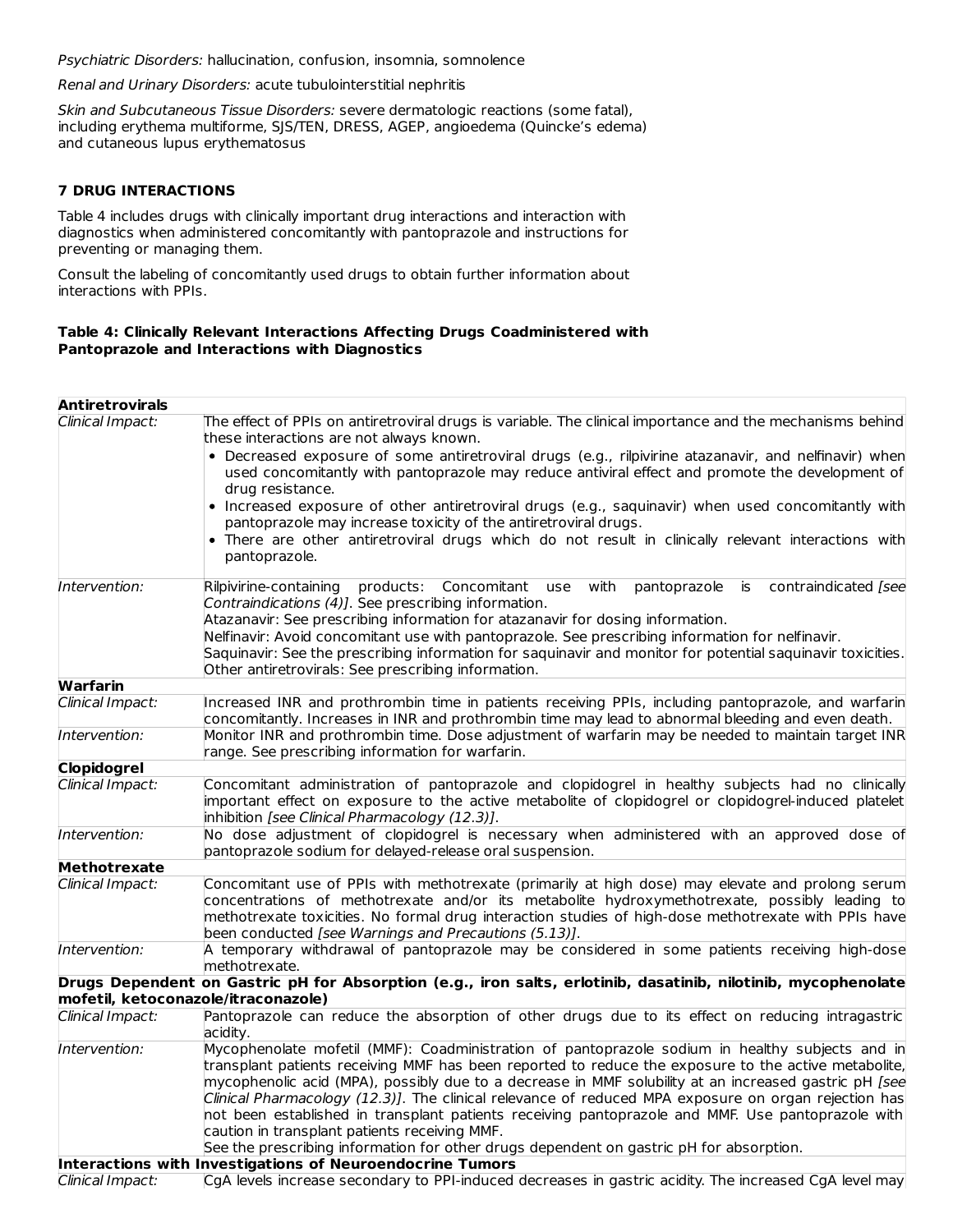|                  | cause false positive results in diagnostic investigations for neuroendocrine tumors [see Warnings and        |
|------------------|--------------------------------------------------------------------------------------------------------------|
|                  | Precautions (5.11), Clinical Pharmacology (12.2)].                                                           |
| Intervention:    | Temporarily stop pantoprazole treatment at least 14 days before assessing CgA levels and consider            |
|                  | repeating the test if initial CgA levels are high. If serial tests are performed (e.g., for monitoring), the |
|                  | same commercial laboratory should be used for testing, as reference ranges between tests may vary.           |
|                  | <b>False Positive Urine Tests for THC</b>                                                                    |
| Clinical Impact: | There have been reports of false positive urine screening tests for tetrahydrocannabinol (THC) in            |
|                  | patients receiving PPIs [see Warnings and Precautions (5.12)].                                               |
| Intervention:    | An alternative confirmatory method should be considered to verify positive results.                          |

### **8 USE IN SPECIFIC POPULATIONS**

### **8.1 Pregnancy**

### Risk Summary

Available data from published observational studies did not demonstrate an association of major malformations or other adverse pregnancy outcomes with pantoprazole. In animal reproduction studies, no evidence of adverse development outcomes was observed with pantoprazole. Reproduction studies have been performed in rats at oral doses up to 450 mg/kg/day (about 88 times the recommended human dose) and rabbits at oral doses up to 40 mg/kg/day (about 16 times the recommended human dose) with administration of pantoprazole during organogenesis in pregnant animals and have revealed no evidence of harm to the fetus due to pantoprazole in this study (see Data).

A pre-and postnatal development toxicity study in rats with additional endpoints to evaluate the effect on bone development was performed with pantoprazole sodium. Oral pantoprazole doses of 5, 15, and 30 mg/kg/day (approximately 1, 3, and 6 times the human dose of 40 mg/day) were administered to pregnant females from gestation day (GD) 6 through lactation day (LD) 21. Changes in bone morphology were observed in pups exposed to pantoprazole in utero and through milk during the period of lactation as well as by oral dosing from postnatal day (PND) 4 through PND 21 [see Use in Specific Populations (8.4)]. There were no drug-related findings in maternal animals. Advise pregnant women of the potential risk of fetal harm.

The estimated background risk of major birth defects and miscarriage for the indicated population is unknown. All pregnancies have a background risk of birth defect, loss or other adverse outcomes. In the U.S. general population, the estimated background risk of major birth defects and miscarriage in the clinically recognized pregnancies is 2 to 4% and 15 to 20%, respectively.

## **Data**

### Human Data

Available data from published observational studies failed to demonstrate an association of adverse pregnancy-related outcomes and pantoprazole use. Methodological limitations of these observational studies cannot definitely establish or exclude any drugassociated risk during pregnancy. In a prospective study by the European Network of Teratology Information Services, outcomes from a group of 53 pregnant women administered median daily doses of 40 mg pantoprazole were compared to a control group of 868 pregnant women who did not take any proton pump inhibitors (PPIs). There was no difference in the rate of major malformations between women exposed to PPIs and the control group, corresponding to a Relative Risk (RR)=0.55, [95% Confidence Interval (CI) 0.08-3.95]. In a population-based retrospective cohort study covering all live births in Denmark from 1996 to 2008, there was no significant increase in major birth defects during analysis of first trimester exposure to pantoprazole in 549 live births. A meta-analysis that compared 1,530 pregnant women exposed to PPIs in at least the first trimester with 133,410 unexposed pregnant women showed no significant increases in risk for congenital malformations or spontaneous abortion with exposure to PPIs (for major malformations OR=1.12 ([95% CI 0.86-1.45] and for spontaneous abortions OR=1.29 [95% CI 0.84-1.97]).

### Animal Data

Reproduction studies have been performed in rats at oral pantoprazole doses up to 450 mg/kg/day (about 88 times the recommended human dose based on body surface area) and in rabbits at oral doses up to 40 mg/kg/day (about 16 times the recommended human dose based on body surface area) with administration of pantoprazole sodium during organogenesis in pregnant animals. The studies have revealed no evidence of impaired fertility or harm to the fetus due to pantoprazole.

A pre-and postnatal development toxicity study in rats with additional endpoints to evaluate the effect on bone development was performed with pantoprazole sodium. Oral pantoprazole doses of 5, 15, and 30 mg/kg/day (approximately 1, 3, and 6 times the human dose of 40 mg/day on a body surface area basis) were administered to pregnant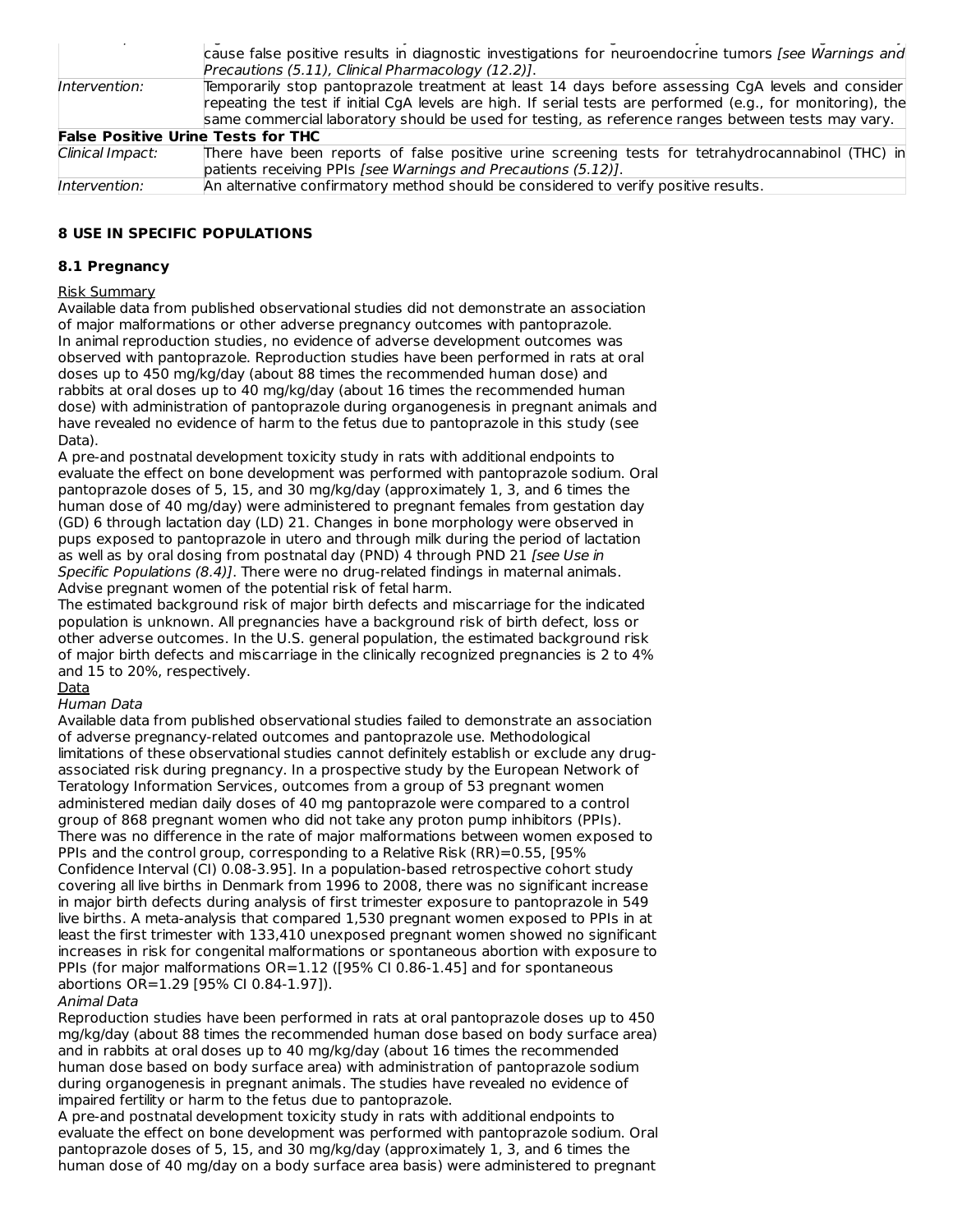females from gestation day (GD) 6 through lactation day (LD) 21. On postnatal day (PND 4) through PND 21, the pups were administered oral doses at 5, 15, and 30 mg/kg/day (approximately 1, 2.3, and 3.2 times the exposure (AUC) in humans at a dose of 40 mg). There were no drug-related findings in maternal animals. During the preweaning dosing phase (PND 4 to 21) of the pups, there were increased mortality and/or moribundity and decreased body weight and body weight gain at 5 mg/kg/day (approximately equal exposures (AUC) in humans receiving the 40 mg dose) and higher doses. On PND 21, decreased mean femur length and weight and changes in femur bone mass and geometry were observed in the offspring at 5 mg/kg/day (approximately equal exposures (AUC) in humans at the 40 mg dose) and higher doses. The femur findings included lower total area, bone mineral content and density, periosteal and endosteal circumference, and cross-sectional moment of inertia. There were no microscopic changes in the distal femur, proximal tibia, or stifle joints. Changes in bone parameters were partially reversible following a recovery period, with findings on PND 70 limited to lower femur metaphysis cortical/subcortical bone mineral density in female pups at 5 mg/kg/day (approximately equal exposures (AUC) in humans at the 40 mg dose) and higher doses.

### **8.2 Lactation**

#### Risk Summary

Pantoprazole has been detected in breast milk of a nursing mother after a single 40 mg oral dose of pantoprazole. There were no effects on the breastfed infant (see Data). There are no data on pantoprazole effects on milk production.

The developmental and health benefits of breastfeeding should be considered along with the mother's clinical need for pantoprazole and any potential adverse effects on the breastfed child from pantoprazole or from the underlying maternal condition. Data

The breast milk of a 42-year-old woman receiving 40 mg of oral pantoprazole, at 10 months postpartum, was studied for 24 hours, to demonstrate low levels of pantoprazole present in the breast milk. Pantoprazole was detectable in milk only 2 and 4 hours after the dose with milk levels of approximately 36 mcg/L and 24 mcg/L, respectively. A milk-to-plasma ratio of 0.022 was observed at 2 hours after drug administration. Pantoprazole was not detectable (<10 mcg/L) in milk at 6, 8 and 24 hours after the dose. The relative dose to the infant was estimated to be 7.3 mcg of pantoprazole, which is equivalent to 0.14% of the weight-adjusted maternal dose. No adverse events in the infant were reported by the mother.

### **8.4 Pediatric Use**

The safety and effectiveness of pantoprazole for short-term treatment (up to eight weeks) of EE associated with GERD have been established in pediatric patients 1 year through 16 years of age. Effectiveness for EE has not been demonstrated in patients less than 1 year of age. In addition, for patients less than 5 years of age, there is no appropriate dosage strength in an age-appropriate formulation available. Therefore, pantoprazole is indicated for the short-term treatment of EE associated with GERD for patients 5 years and older. The safety and effectiveness of pantoprazole for pediatric uses other than EE have not been established.

#### 1 year through 16 years of age

Use of pantoprazole in pediatric patients 1 year through 16 years of age for short-term treatment (up to eight weeks) of EE associated with GERD is supported by: a) extrapolation of results from adequate and well-controlled studies that supported the approval of pantoprazole for treatment of EE associated with GERD in adults, and b) safety, effectiveness, and pharmacokinetic studies performed in pediatric patients [see Clinical Studies (14.1), Clinical Pharmacology (12.3)].

Safety of pantoprazole in the treatment of EE associated with GERD in pediatric patients 1 through 16 years of age was evaluated in three multicenter, randomized, double-blind, parallel-treatment studies, involving 249 pediatric patients, including 8 with EE (4 patients ages 1 year to 5 years and 4 patients 5 years to 11 years). The children ages 1 year to 5 years with endoscopically diagnosed EE (defined as an endoscopic Hetzel-Dent score ≥ 2) were treated once daily for 8 weeks with one of two dose levels of pantoprazole (approximating 0.6 mg/kg or 1.2 mg/kg). All 4 of these patients with EE were healed (Hetzel-Dent score of 0 or 1) at 8 weeks. Because EE is uncommon in the pediatric population, predominantly pediatric patients with endoscopically-proven or symptomatic GERD were also included in these studies. Patients were treated with a range of doses of pantoprazole once daily for 8 weeks. For safety findings see Adverse Reactions (6.1).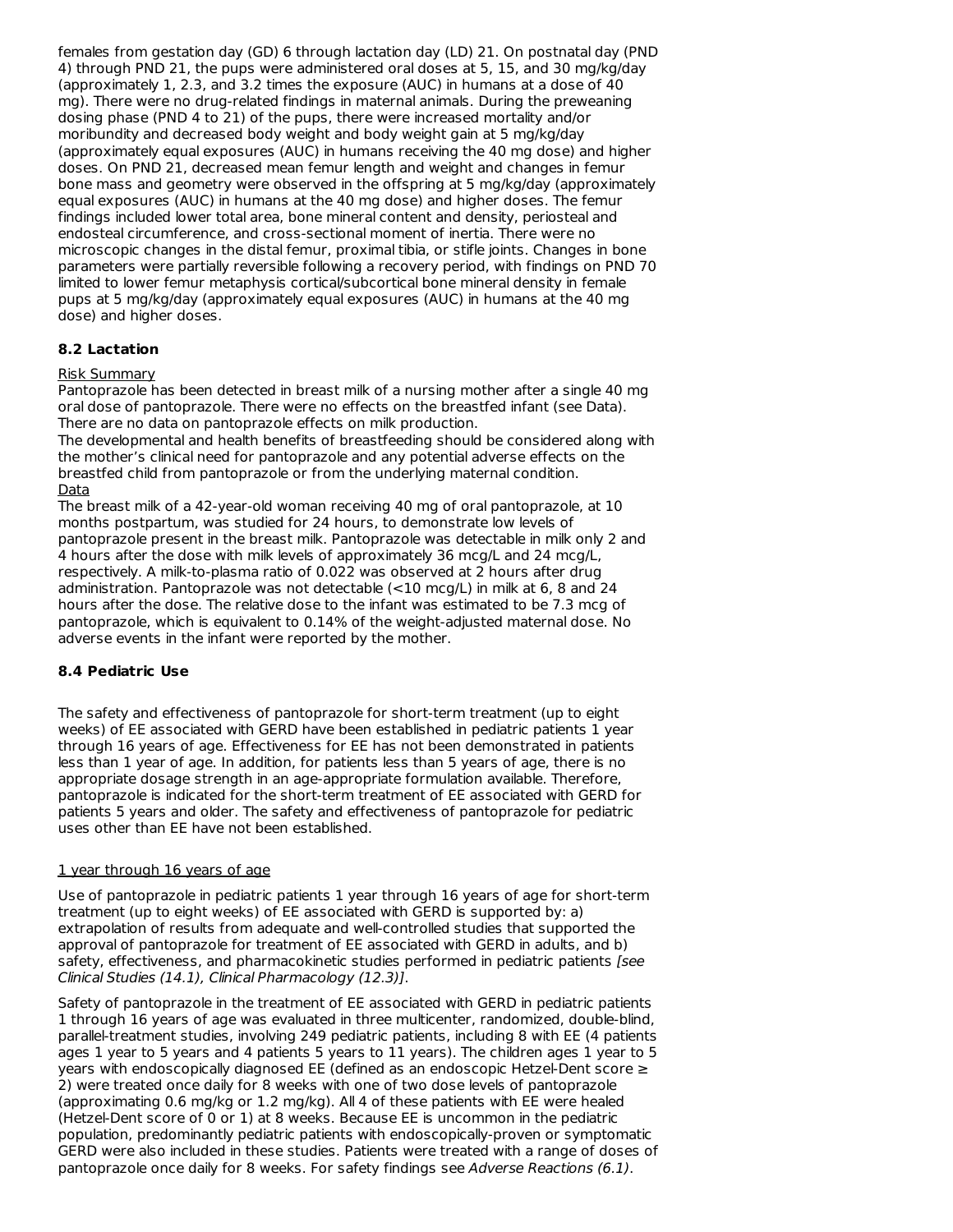Because these pediatric trials had no placebo, active comparator, or evidence of a dose response, the trials were inconclusive regarding the clinical benefit of pantoprazole for symptomatic GERD in the pediatric population. The effectiveness of pantoprazole for treating symptomatic GERD in pediatric patients has not been established.

Although the data from the clinical trials support use of pantoprazole for the short-term treatment of EE associated with GERD in pediatric patients 1 year through 5 years, there is no commercially available dosage formulation appropriate for patients less than 5 years of age [see Dosage and Administration (2)].

In a population pharmacokinetic analysis, clearance values in the children 1 to 5 years old with endoscopically proven GERD had a median value of 2.4 L/h. Following a 1.2 mg/kg equivalent dose (15 mg for  $\leq$  12.5 kg and 20 mg for  $>$  12.5 to  $<$  25 kg), the plasma concentrations of pantoprazole were highly variable and the median time to peak plasma concentration was 3 to 6 hours. The estimated AUC for patients 1 to 5 years old was 37% higher than for adults receiving a single 40 mg tablet, with a geometric mean AUC value of 6.8 mcg•hr/mL.

#### Neonates to less than one year of age

Pantoprazole was not found to be effective in a multicenter, randomized, double-blind, placebo-controlled, treatment-withdrawal study of 129 pediatric patients 1 through 11 months of age. Patients were enrolled if they had symptomatic GERD based on medical history and had not responded to non-pharmacologic interventions for GERD for two weeks. Patients received pantoprazole daily for four weeks in an open-label phase, then patients were randomized in equal proportion to receive pantoprazole treatment or placebo for the subsequent four weeks in a double-blind manner. Efficacy was assessed by observing the time from randomization to study discontinuation due to symptom worsening during the four-week treatment-withdrawal phase. There was no statistically significant difference between pantoprazole and placebo in the rate of discontinuation.

In this trial, the adverse reactions that were reported more commonly (difference of  $\geq$ 4%) in the treated population compared to the placebo population were elevated CK, otitis media, rhinitis, and laryngitis.

In a population pharmacokinetic analysis, the systemic exposure was higher in patients less than 1 year of age with GERD compared to adults who received a single 40 mg dose (geometric mean AUC was 103% higher in preterm infants and neonates receiving single dose of 2.5 mg of pantoprazole, and 23% higher in infants 1 through 11 months of age receiving a single dose of approximately 1.2 mg/kg). In these patients, the apparent clearance (CL/F) increased with age (median clearance: 0.6 L/hr, range: 0.03 to 3.2 L/hr).

These doses resulted in pharmacodynamic effects on gastric but not esophageal pH. Following once daily dosing of 2.5 mg of pantoprazole in preterm infants and neonates, there was an increase in the mean gastric pH (from 4.3 at baseline to 5.2 at steadystate) and in the mean % time that gastric pH was  $> 4$  (from 60% at baseline to 80% at steady-state). Following once daily dosing of approximately 1.2 mg/kg of pantoprazole in infants 1 through 11 months of age, there was an increase in the mean gastric pH (from 3.1 at baseline to 4.2 at steady-state) and in the mean % time that gastric pH was  $> 4$ (from 32% at baseline to 60% at steady-state). However, no significant changes were observed in mean intraesophageal pH or % time that esophageal pH was  $<$  4 in either age group.

Because pantoprazole was not shown to be effective in the randomized, placebocontrolled study in this age group, the use of pantoprazole for treatment of symptomatic GERD in infants less than 1 year of age is not indicated.

#### Animal Toxicity Data

In a pre- and post-natal development study in rats, the pups were administered oral doses of pantoprazole at 5, 15, and 30 mg/kg/day (approximately 1, 2.3, and 3.2 times the exposure (AUC) in children aged 6 to 11 years at a dose of 40 mg) on postnatal day (PND 4) through PND 21, in addition to lactational exposure through milk. On PND 21, decreased mean femur length and weight and changes in femur bone mass and geometry were observed in the offspring at 5 mg/kg/day (approximately equal exposures (AUC) in children aged 6 to 11 years at the 40 mg dose) and higher doses. Changes in bone parameters were partially reversible following a recovery period.

In neonatal/juvenile animals (rats and dogs) toxicities were similar to those observed in adult animals, including gastric alterations, decreases in red cell mass, increases in lipids, enzyme induction and hepatocellular hypertrophy. An increased incidence of eosinophilic chief cells in adult and neonatal/juvenile rats, and atrophy of chief cells in adult rats and in neonatal/juvenile dogs, was observed in the fundic mucosa of stomachs in repeated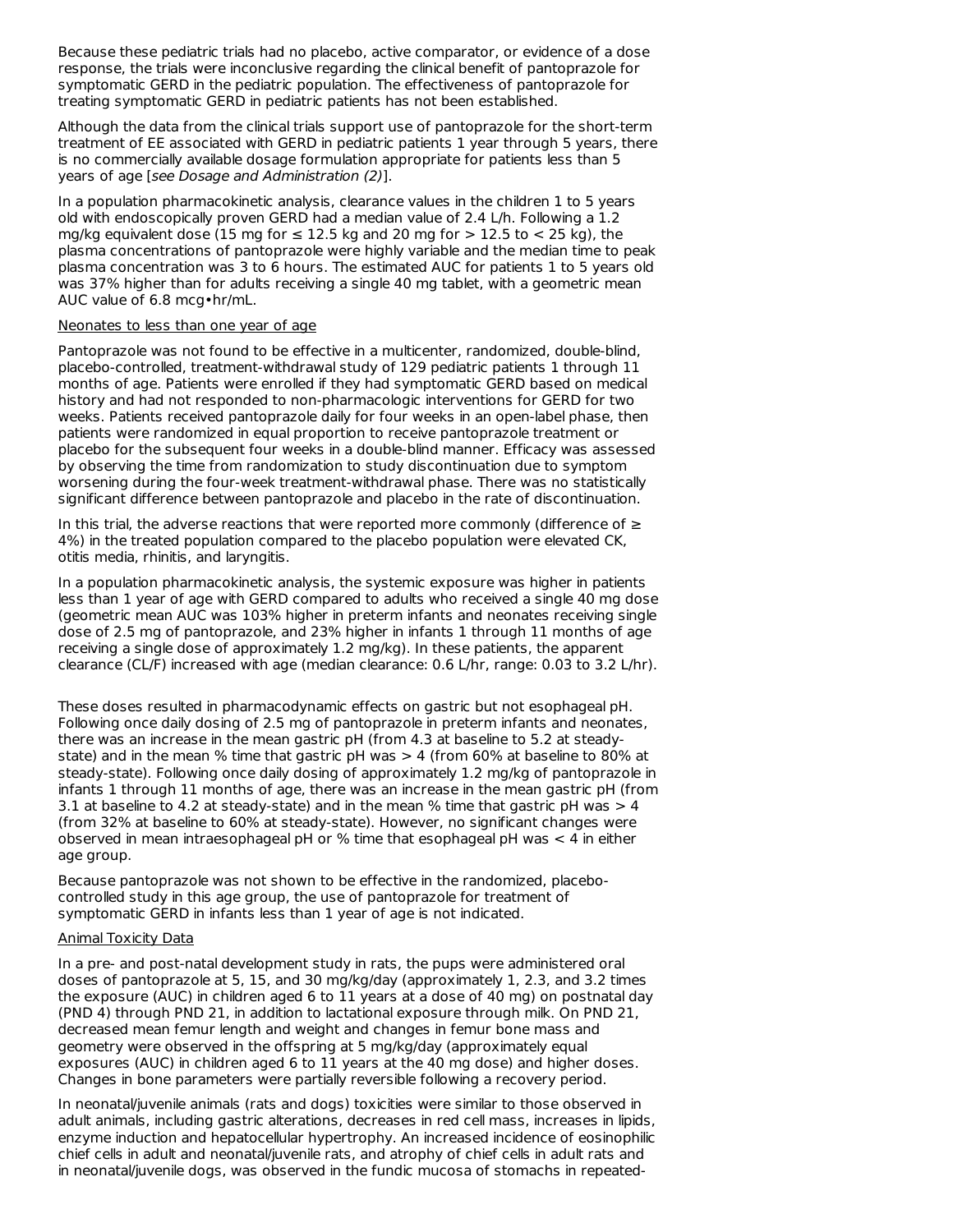dose studies. Full to partial recovery of these effects were noted in animals of both age groups following a recovery period.

#### **8.5 Geriatric Use**

In short-term US clinical trials, EE healing rates in the 107 elderly patients ( $\geq 65$  years old) treated with pantoprazole were similar to those found in patients under the age of 65. The incidence rates of adverse reactions and laboratory abnormalities in patients aged 65 years and older were similar to those associated with patients younger than 65 years of age.

### **10 OVERDOSAGE**

Experience in patients taking very high doses of pantoprazole (greater than 240 mg) is limited. Spontaneous postmarketing reports of overdose are generally within the known safety profile of pantoprazole.

Pantoprazole is not removed by hemodialysis. In case of overdosage, treatment should be symptomatic and supportive.

Single oral doses of pantoprazole at 709 mg/kg, 798 mg/kg, and 887 mg/kg were lethal to mice, rats, and dogs, respectively. The symptoms of acute toxicity were hypoactivity, ataxia, hunched sitting, limb-splay, lateral position, segregation, absence of ear reflex, and tremor.

If overexposure to pantoprazole occurs, call your Poison Control Center at 1-800-222- 1222 for current information on the management of poisoning or overdosage.

#### **11 DESCRIPTION**

The active ingredient in pantoprazole sodium for delayed-release oral suspension, a PPI, is a substituted benzimidazole, sodium 5-(difluoromethoxy)-2-[[(3,4-dimethoxy-2 pyridinyl)methyl]sulfinyl]-1H-benzimidazole sesquihydrate, a compound that inhibits gastric acid secretion. Its molecular formula is  $\mathsf{C}_{16}\mathsf{H}_{14}\mathsf{F}_{2}\mathsf{N}_{3}\mathsf{N}$ aO $_4$ S x 1.5 H $_2$ O, with a molecular weight of 432.4. The structural formula is:



Pantoprazole sodium USP, (sesquihydrate) is a white to off-white crystalline powder and is racemic. Pantoprazole has weakly basic and acidic properties. Pantoprazole sodium sesquihydrate is freely soluble in water, very slightly soluble in phosphate buffer at pH 7.4, and practically insoluble in n-hexane.

The stability of the compound in aqueous solution is pH-dependent. The rate of degradation increases with decreasing pH. At ambient temperature, the degradation half-life is approximately 2.8 hours at pH 5 and approximately 220 hours at pH 7.8.

Pantoprazole sodium for delayed-release oral suspension is supplied as a for delayedrelease oral suspension in unit-dose packets available in one strength 40 mg pantoprazole, (equivalent to 45.1 mg of pantoprazole sodium), contains the following inactive ingredients: calcium stearate, crospovidone, ferric oxide yellow, hydroxypropyl cellulose, hypromellose, methacrylic acid copolymer, microcrystalline cellulose,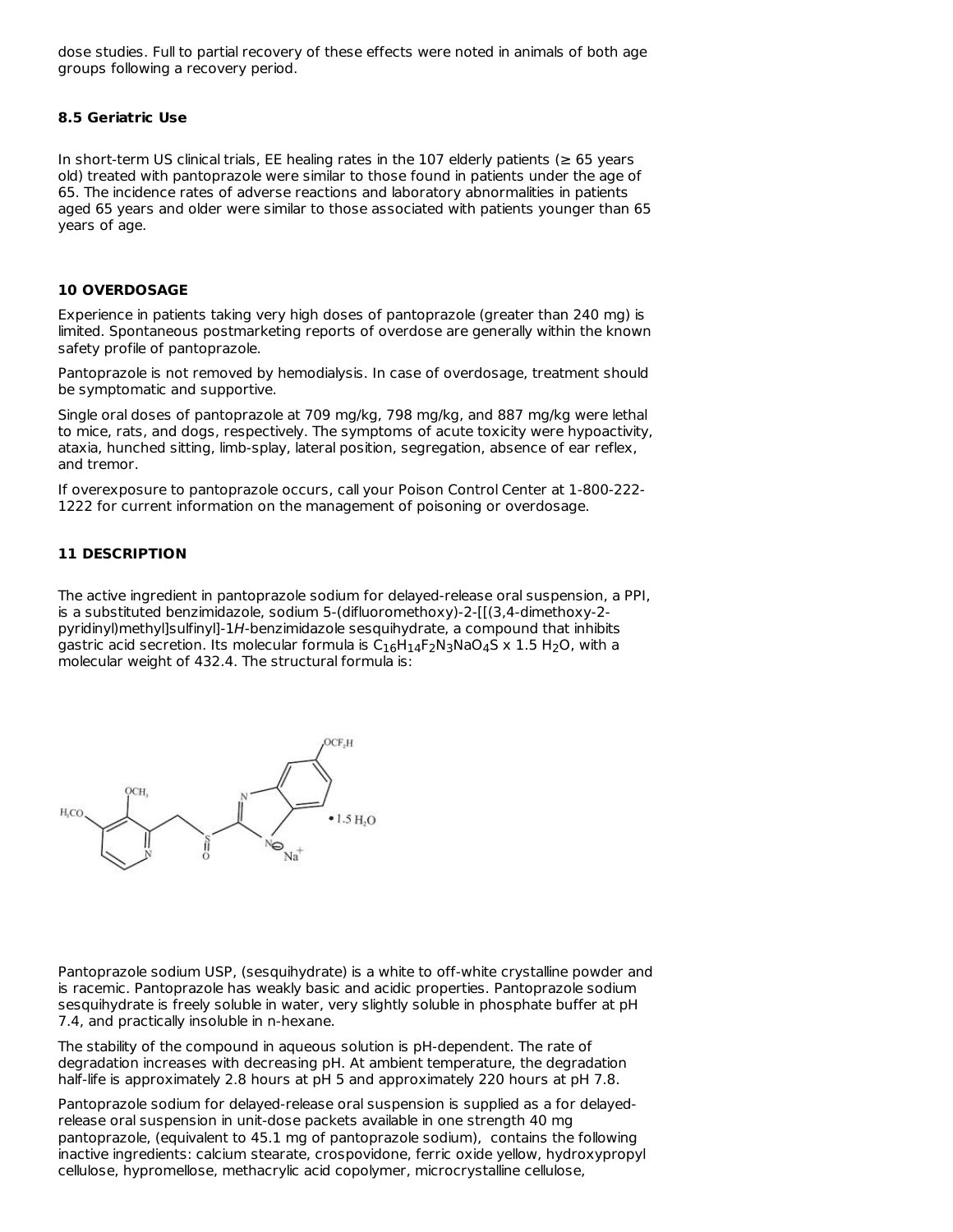## **12 CLINICAL PHARMACOLOGY**

### **12.1 Mechanism of Action**

Pantoprazole is a PPI that suppresses the final step in gastric acid production by covalently binding to the  $(H^+, K^+)$ -ATPase enzyme system at the secretory surface of the gastric parietal cell. This effect leads to inhibition of both basal and stimulated gastric acid secretion, irrespective of the stimulus. The binding to the  $(H^+, K^+)$ -ATPase results in a duration of antisecretory effect that persists longer than 24 hours for all doses tested (20 mg to 120 mg).

### **12.2 Pharmacodynamics**

Pantoprazole sodium for delayed-release oral suspension, 40 mg has been shown to be comparable to pantoprazole sodium delayed-release tablets in suppressing pentagastrinstimulated MAO in patients ( $n = 49$ ) with GERD and a history of EE. In this multicenter, pharmacodynamic crossover study, a 40 mg oral dose of pantoprazole sodium for delayed-release oral suspension administered in a teaspoonful of applesauce was compared with a 40 mg oral dose of pantoprazole sodium delayed-release tablets after administration of each formulation once daily for 7 days. Both medications were administered thirty minutes before breakfast. Pentagastrin-stimulated (MAO) was assessed from hour 23 to 24 at steady state.

#### Antisecretory Activity

Under maximal acid stimulatory conditions using pentagastrin, a dose-dependent decrease in gastric acid output occurs after a single dose of oral (20 mg to 80 mg) or a single dose of intravenous (20 mg to 120 mg) pantoprazole in healthy subjects. Pantoprazole given once daily results in increasing inhibition of gastric acid secretion. Following the initial oral dose of 40 mg pantoprazole, a 51% mean inhibition was achieved by 2.5 hours. With once-a-day dosing for 7 days, the mean inhibition was increased to 85%. Pantoprazole suppressed acid secretion in excess of 95% in half of the subjects. Acid secretion had returned to normal within a week after the last dose of pantoprazole; there was no evidence of rebound hypersecretion.

In a series of dose-response studies, pantoprazole, at oral doses ranging from 20 to 120 mg, caused dose-related increases in median basal gastric pH and in the percent of time gastric pH was >3 and >4. Treatment with 40 mg of pantoprazole produced significantly greater increases in gastric pH than the 20 mg dose. Doses higher than 40 mg (60, 80, 120 mg) did not result in further significant increases in median gastric pH. The effects of pantoprazole on median pH from one double-blind crossover study are shown in Table 5.

**Table 5: Effect of Single Daily Doses of Oral Pantoprazole on Intragastric pH**

|                               | -Median pH on day 7- |         |             |             |
|-------------------------------|----------------------|---------|-------------|-------------|
| Time                          | Placebo              | 20 mg   | 40 mg       | 80<br>mg    |
| 8 a.m. to 8 a.m. (24 hours)   | 1.3                  | $2.9^*$ | $3.8^{*}$ t | $3.9^{*}$ t |
| 8 a.m. to 10 p.m. (Daytime)   | 1.6                  | $3.2^*$ | $4.4**$     | $4.8^{*}$ t |
| 10 p.m. to 8 a.m. (Nighttime) | 1.2                  |         | $3.0^*$     |             |

\* Significantly different from placebo

† Significantly different from 20 mg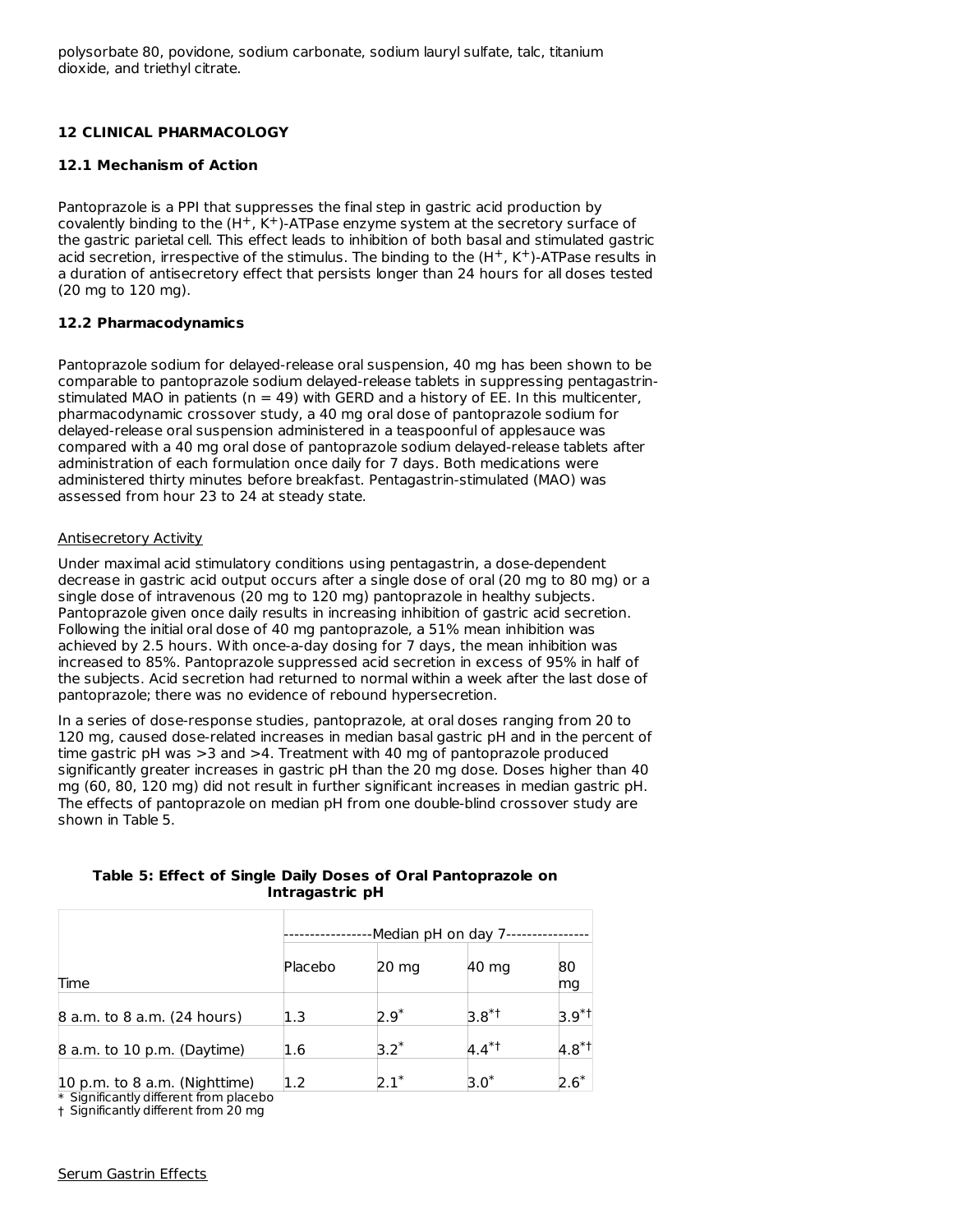Fasting serum gastrin levels were assessed in two double-blind studies of the acute healing of EE in which 682 patients with gastroesophageal reflux disease (GERD) received 10, 20, or 40 mg of pantoprazole for up to 8 weeks. At 4 weeks of treatment there was an increase in mean gastrin levels of 7%, 35%, and 72% over pretreatment values in the 10, 20, and 40 mg treatment groups, respectively. A similar increase in serum gastrin levels was noted at the 8-week visit with mean increases of 3%, 26%, and 84% for the three pantoprazole dose groups. Median serum gastrin levels remained within normal limits during maintenance therapy with pantoprazole sodium delayedrelease tablets.

In long-term international studies involving over 800 patients, a 2- to 3-fold mean increase from the pretreatment fasting serum gastrin level was observed in the initial months of treatment with pantoprazole at doses of 40 mg per day during GERD maintenance studies and 40 mg or higher per day in patients with refractory GERD. Fasting serum gastrin levels generally remained at approximately 2 to 3 times baseline for up to 4 years of periodic follow-up in clinical trials.

Following short-term treatment with pantoprazole, elevated gastrin levels return to normal by at least 3 months.

#### Enterochromaffin-Like (ECL) Cell Effects

In 39 patients treated with oral pantoprazole 40 mg to 240 mg daily (majority receiving 40 mg to 80 mg) for up to 5 years, there was a moderate increase in ECL-cell density, starting after the first year of use, which appeared to plateau after 4 years.

In a nonclinical study in Sprague-Dawley rats, lifetime exposure (24 months) to pantoprazole at doses of 0.5 to 200 mg/kg/day resulted in dose-related increases in gastric ECL-cell proliferation and gastric neuroendocrine (NE)-cell tumors. Gastric NE-cell tumors in rats may result from chronic elevation of serum gastrin concentrations. The high density of ECL cells in the rat stomach makes this species highly susceptible to the proliferative effects of elevated gastrin concentrations produced by PPIs. However, there were no observed elevations in serum gastrin following the administration of pantoprazole at a dose of 0.5 mg/kg/day. In a separate study, a gastric NE-cell tumor without concomitant ECL-cell proliferative changes was observed in 1 female rat following 12 months of dosing with pantoprazole at 5 mg/kg/day and a 9 month offdose recovery [see Nonclinical Toxicology (13.1)].

### Endocrine Effects

In a clinical pharmacology study, pantoprazole 40 mg given once daily for 2 weeks had no effect on the levels of the following hormones: cortisol, testosterone, triiodothyronine  $(T_3)$ , thyroxine (T<sub>4</sub>), thyroid-stimulating hormone (TSH), thyronine-binding protein, parathyroid hormone, insulin, glucagon, renin, aldosterone, follicle-stimulating hormone, luteinizing hormone, prolactin, and growth hormone.

In a 1-year study of GERD patients treated with pantoprazole 40 mg or 20 mg, there were no changes from baseline in overall levels of T $_3$ , T $_4$ , and TSH.

#### **12.3 Pharmacokinetics**

Pantoprazole sodium delayed-release tablets are prepared as enteric-coated tablets so that absorption of pantoprazole begins only after the tablet leaves the stomach. Peak serum concentration (C $_{\sf max}$ ) and area under the serum concentration time curve (AUC) increase in a manner proportional to oral and intravenous doses from 10 mg to 80 mg. Pantoprazole does not accumulate, and its pharmacokinetics are unaltered with multiple daily dosing. Following oral or intravenous administration, the serum concentration of pantoprazole declines biexponentially, with a terminal elimination half-life of approximately one hour.

In extensive metabolizers with normal liver function receiving an oral dose of the entericcoated 40 mg pantoprazole tablet, the peak concentration (C $_{\sf max}$ ) is 2.5 mcg/mL; the time to reach the peak concentration (t<sub>max</sub>) is 2.5 h, and the mean total area under the plasma concentration versus time curve (AUC) is 4.8 mcg•h/mL (range 1.4 to 13.3 mcg•h/mL). Following intravenous administration of pantoprazole to extensive metabolizers, its total clearance is 7.6 to 14.0 L/h, and its apparent volume of distribution is 11.0 to 23.6 L.

A single oral dose of pantoprazole sodium for delayed-release oral suspension, 40 mg,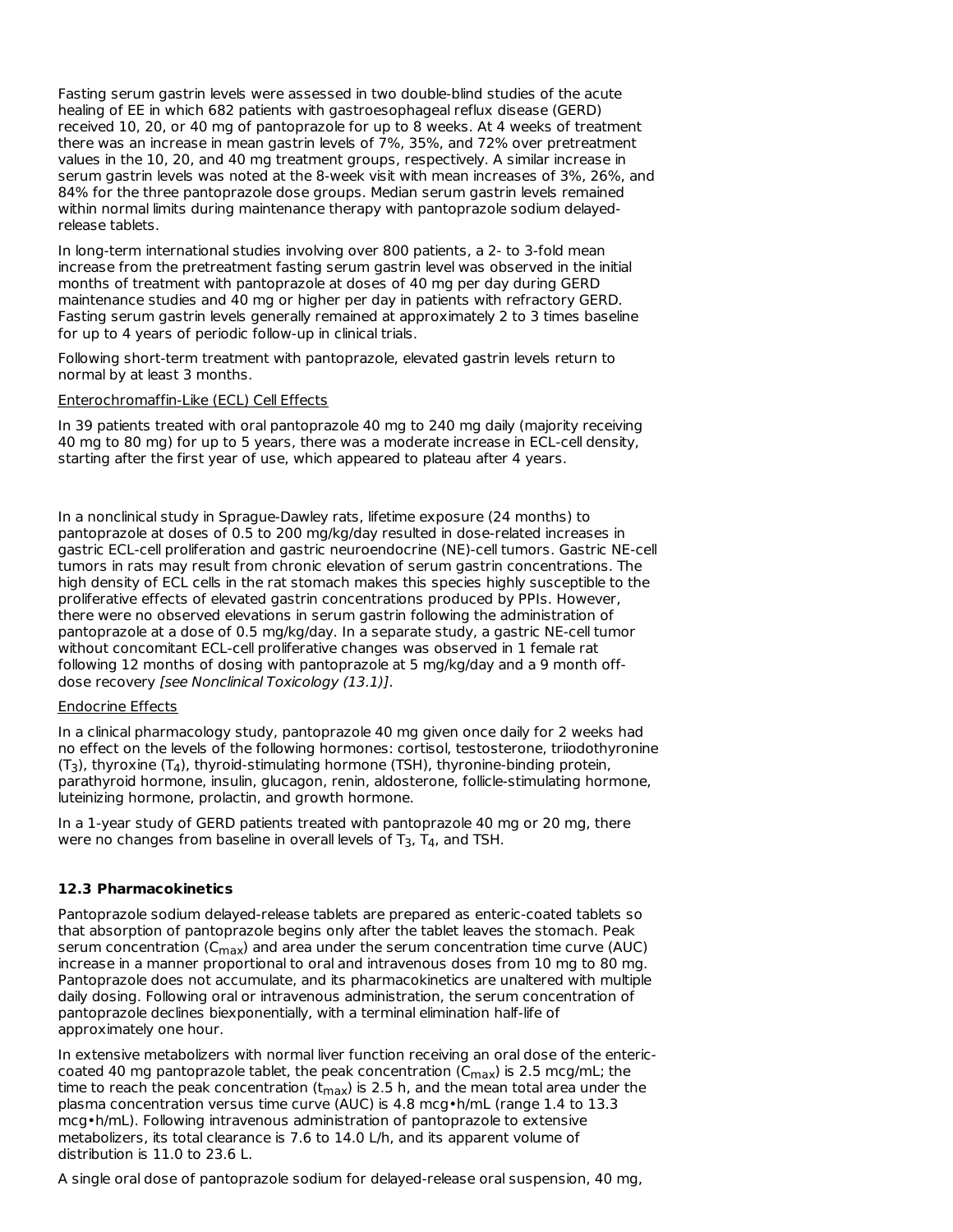was shown to be bioequivalent when administered to healthy subjects ( $N = 22$ ) as granules sprinkled over a teaspoonful of applesauce, as granules mixed with apple juice, or mixed with apple juice followed by administration through a nasogastric tube. The plasma pharmacokinetic parameters from a crossover study in healthy subjects are summarized in Table 6.

### **Table 6: Pharmacokinetics Parameters (mean ± SD) of Pantoprazole Sodium for Delayed-Release Oral Suspension at 40 mg**

| Pharmacokinetic<br><b>Parameters</b>          | <b>Granules in Applesauce</b> | <b>Granules in Apple Juice</b> | <b>Granules in Nasogastric</b><br>Tube |
|-----------------------------------------------|-------------------------------|--------------------------------|----------------------------------------|
| $AUC$ (mcg $\cdot$ hr/mL)                     | $4.0 \pm 1.5$                 | $4.0 \pm 1.5$                  | $4.1 \pm 1.7$                          |
| $\sim$<br>$C_{\text{max}}$ (mcg/mL)           | $2.0 \pm 0.7$                 | $1.9 \pm 0.5$                  | $2.2 \pm 0.7$                          |
| $\mathsf{T}_{\mathsf{max}}$ (hr) <sup>a</sup> | 2.0                           | 2.5                            |                                        |

<sup>a</sup> Median values are reported for T<sub>max</sub>.

### Absorption

After administration of a single or multiple oral 40 mg doses of pantoprazole sodium delayed-release tablets, the peak plasma concentration of pantoprazole was achieved in approximately 2.5 hours, and C<sub>max</sub> was 2.5 mcg/mL. Pantoprazole undergoes little firstpass metabolism, resulting in an absolute bioavailability of approximately 77%. Pantoprazole absorption is not affected by concomitant administration of antacids.

Administration of pantoprazole sodium delayed-release tablets with food may delay its absorption up to 2 hours or longer; however, the  $C_{\rm max}$  and the extent of pantoprazole absorption (AUC) are not altered. Thus, pantoprazole sodium delayed-release tablets may be taken without regard to timing of meals.

Administration of pantoprazole granules, 40 mg, with a high-fat meal delayed median time to peak plasma concentration by 2 hours. With a concomitant high-fat meal, the  $\mathsf{C}_{\mathsf{max}}$  and AUC of pantoprazole granules, 40 mg, sprinkled on applesauce decreased by 51% and 29%, respectively. Thus, pantoprazole sodium for delayed-release oral suspension should be taken approximately 30 minutes before a meal.

#### **Distribution**

The apparent volume of distribution of pantoprazole is approximately 11 to 23.6 L, distributing mainly in extracellular fluid. The serum protein binding of pantoprazole is about 98%, primarily to albumin.

#### **Elimination**

#### Metabolism

Pantoprazole is extensively metabolized in the liver through the cytochrome P450 (CYP) system. Pantoprazole metabolism is independent of the route of administration (intravenous or oral). The main metabolic pathway is demethylation, by CYP2C19, with subsequent sulfation; other metabolic pathways include oxidation by CYP3A4. There is no evidence that any of the pantoprazole metabolites have significant pharmacologic activity.

#### Excretion

After a single oral or intravenous dose of  $^{14}$ C-labeled pantoprazole to healthy, normal metabolizer subjects, approximately 71% of the dose was excreted in the urine, with 18% excreted in the feces through biliary excretion. There was no renal excretion of unchanged pantoprazole.

#### Specific Populations

#### Geriatric Patients

Only slight to moderate increases in the AUC (43%) and C<sub>max</sub> (26%) of pantoprazole were found in elderly subjects (64 to 76 years of age) after repeated oral administration, compared with younger subjects [see Use in Specific Populations (8.5)].

#### Pediatric Patients

The pharmacokinetics of pantoprazole were studied in children less than 16 years of age in four randomized, open-label clinical trials in pediatric patients with presumed/proven GERD. A pediatric granule formulation was studied in children through 5 years of age, and pantoprazole sodium delayed-release tablets were studied in children older than 5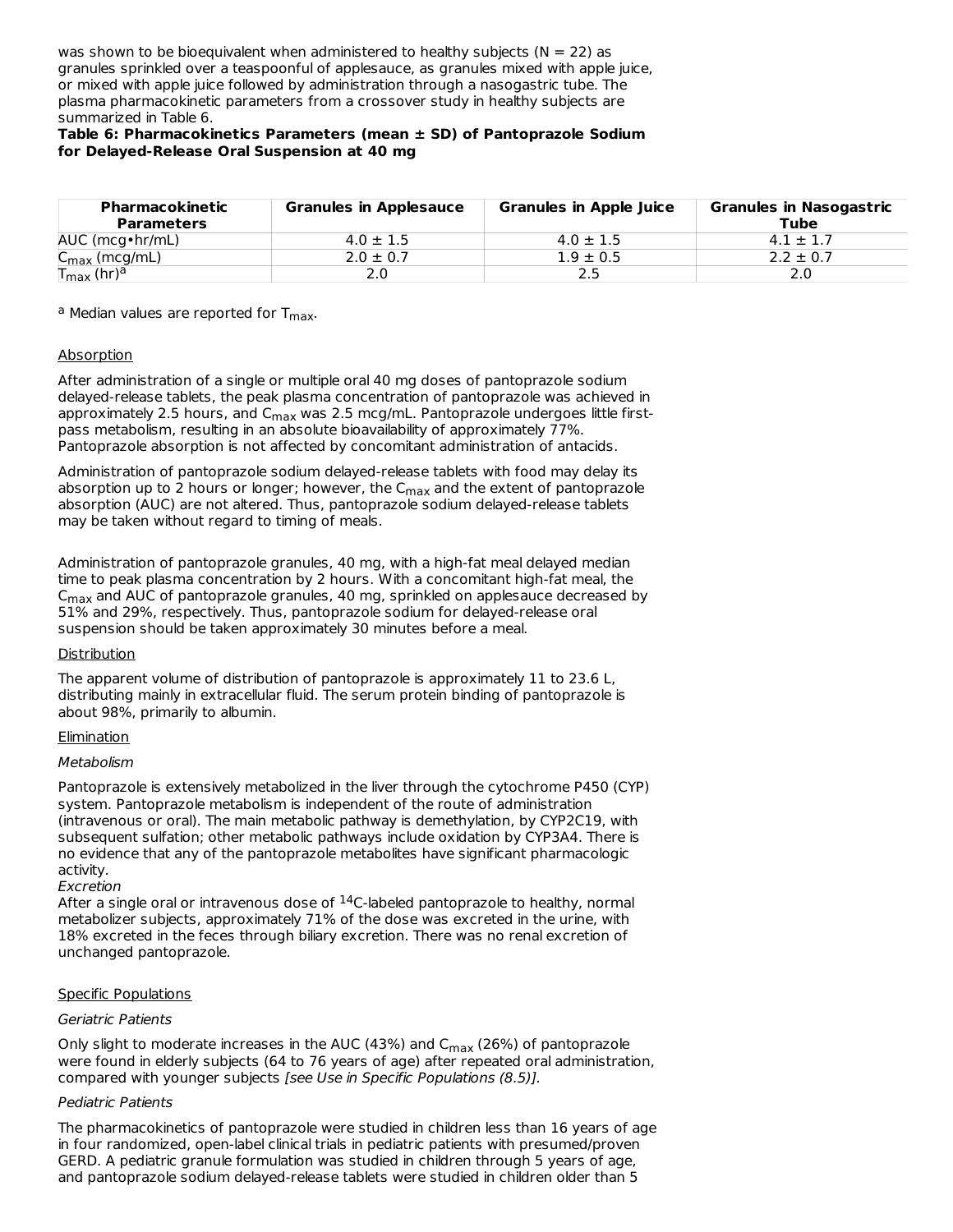years.

In a population PK analysis, total clearance increased with increasing bodyweight in a non-linear fashion. The total clearance also increased with increasing age only in children under 3 years of age.

### Neonate through 5 Years of Age [see Use in Specific Populations (8.4)]

### Children and Adolescents 6 through 16 Years of Age

The pharmacokinetics of pantoprazole sodium delayed-release tablets were evaluated in children ages 6 through 16 years with a clinical diagnosis of GERD. The PK parameters following a single oral dose of 20 mg or 40 mg of pantoprazole sodium delayed-release tablets in children ages 6 through 16 years were highly variable (%CV ranges 40 to 80%). The geometric mean AUC estimated from population PK analysis after a 40 mg pantoprazole sodium delayed-release tablets in pediatric patients was about 39% and 10% higher respectively in 6 to 11 and 12 to 16 year-old children, compared to that of adults (Table 7).

#### **Table 7: PK Parameters in Children and Adolescents 6 through 16 years with GERD receiving 40 mg Pantoprazole Sodium Delayed-ReleaseTablets**

|                                        | 6 to 11 years $(n=12)$ | 12 to 16 years $(n=11)$ |
|----------------------------------------|------------------------|-------------------------|
| C <sub>max</sub> (mcg/mL) <sup>a</sup> |                        |                         |
| $t_{\text{max}}$                       |                        |                         |
| AUC (mcg $\cdot$ h/mL) <sup>a</sup>    |                        |                         |
| /h) $\iota$                            |                        |                         |

#### a Geometric mean values

### <sup>b</sup> Median values

#### Male and Female Patients

There is a modest increase in pantoprazole AUC and  $C_{\sf max}$  in women compared to men. However, weight-normalized clearance values are similar in women and men.

In pediatric patients ages 1 through 16 years there were no clinically relevant effects of gender on clearance of pantoprazole, as shown by population pharmacokinetic analysis.

#### Patients with Renal Impairment

In patients with severe renal impairment, pharmacokinetic parameters for pantoprazole were similar to those of healthy subjects.

#### Patients with Hepatic Impairment

In patients with mild to severe hepatic impairment (Child-Pugh A to C cirrhosis), maximum pantoprazole concentrations increased only slightly (1.5-fold) relative to healthy subjects. Although serum half-life values increased to 7 to 9 hours and AUC values increased by 5- to 7-fold in hepatic-impaired patients, these increases were no greater than those observed in CYP2C19 poor metabolizers, where no dosage adjustment is warranted. These pharmacokinetic changes in hepatic-impaired patients result in minimal drug accumulation following once-daily, multiple-dose administration. Doses higher than 40 mg/day have not been studied in hepatically impaired patients.

#### Drug Interaction Studies

### Effect of Other Drugs on Pantoprazole

Pantoprazole is metabolized mainly by CYP2C19 and to minor extents by CYPs 3A4, 2D6, and 2C9. In *in vivo* drug-drug interaction studies with CYP2C19 substrates (diazepam [also a CYP3A4 substrate] and phenytoin [also a CYP3A4 inducer] and clopidogrel), nifedipine, midazolam, and clarithromycin (CYP3A4 substrates), metoprolol (a CYP2D6 substrate), diclofenac, naproxen and piroxicam (CYP2C9 substrates), and theophylline (a CYP1A2 substrate) in healthy subjects, the pharmacokinetics of pantoprazole were not significantly altered.

### Effect of Pantoprazole on Other Drugs

### Clopidogrel

Clopidogrel is metabolized to its active metabolite in part by CYP2C19. In a crossover clinical study, 66 healthy subjects were administered clopidogrel (300 mg loading dose followed by 75 mg per day) alone and with pantoprazole (80 mg at the same time as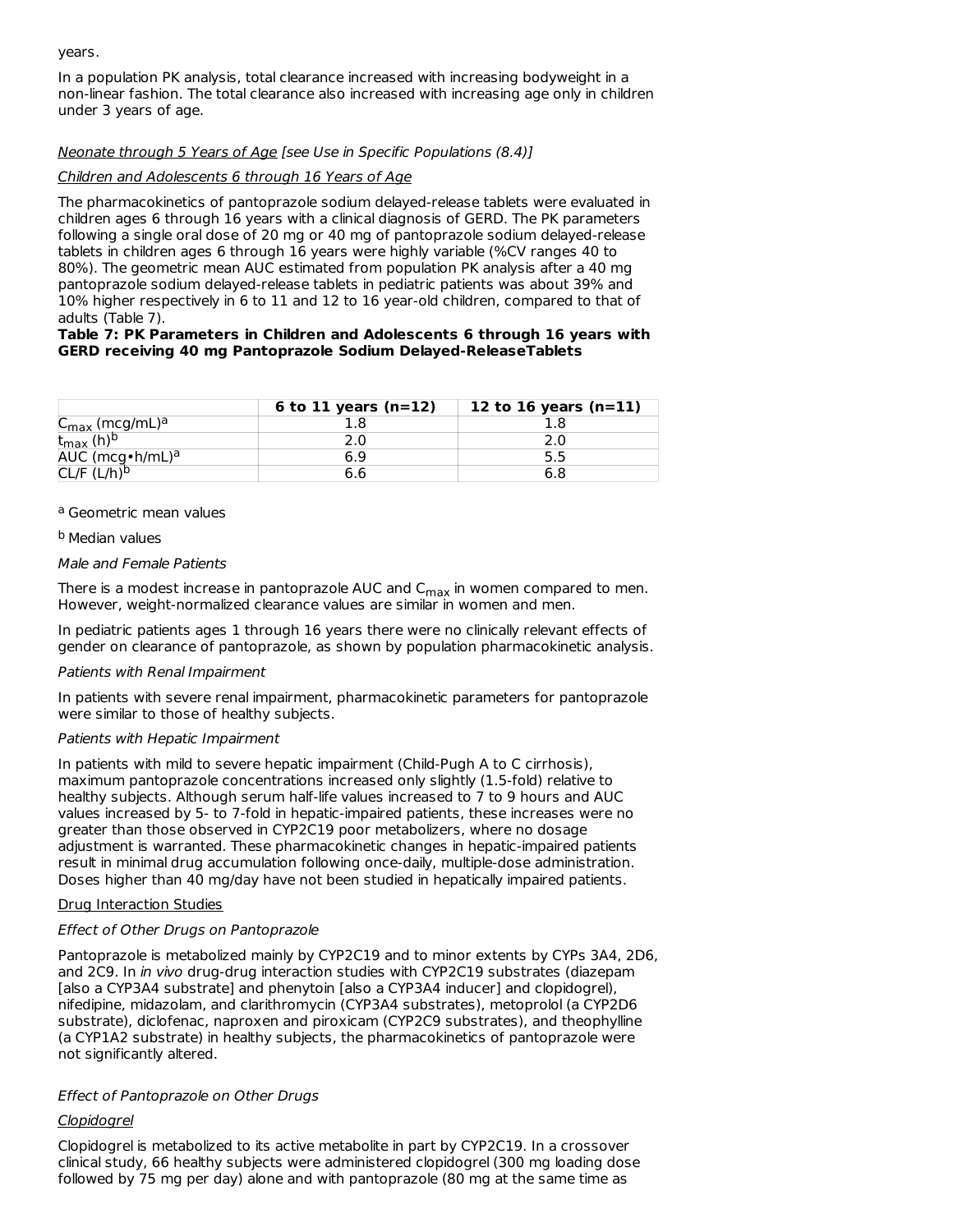clopidogrel) for 5 days. On Day 5, the mean AUC of the active metabolite of clopidogrel was reduced by approximately 14% (geometric mean ratio was 86%, with 90% CI of 79 to 93%) when pantoprazole was coadministered with clopidogrel as compared to clopidogrel administered alone. Pharmacodynamic parameters were also measured and demonstrated that the change in inhibition of platelet aggregation (induced by 5  $\mu$ M ADP) was correlated with the change in the exposure to clopidogrel active metabolite. The clinical significance of this finding is not clear.

### Mycophenolate Mofetil (MMF)

Administration of pantoprazole 40 mg twice daily for 4 days and a single 1,000 mg dose of MMF approximately one hour after the last dose of pantoprazole to 12 healthy subjects in a cross-over study resulted in a 57% reduction in the  $\mathsf{C}_{\mathsf{max}}$  and 27% reduction in the AUC of MPA. Transplant patients receiving approximately 2,000 mg per day of MMF (n=12) were compared to transplant patients receiving approximately the same dose of MMF and pantoprazole 40 mg per day (n=21). There was a 78% reduction in the C<sub>max</sub> and a 45% reduction in the AUC of MPA in patients receiving both pantoprazole and MMF [see Drug Interactions (7)].

### **Other Drugs**

In vivo studies also suggest that pantoprazole does not significantly affect the kinetics of the following drugs (cisapride, theophylline, diazepam [and its active metabolite, desmethyldiazepam], phenytoin, metoprolol, nifedipine, carbamazepine, midazolam, clarithromycin, diclofenac, naproxen, piroxicam, and oral contraceptives [levonorgestrel/ethinyl estradiol]). In other in vivo studies, digoxin, ethanol, glyburide, antipyrine, caffeine, metronidazole, and amoxicillin had no clinically relevant interactions with pantoprazole.

Although no significant drug-drug interactions have been observed in clinical studies, the potential for significant drug-drug interactions with more than once-daily dosing with high doses of pantoprazole has not been studied in poor metabolizers or individuals who are hepatically impaired.

### Antacids

There was also no interaction with concomitantly administered antacids.

### **12.5 Pharmacogenomics**

CYP2C19 displays a known genetic polymorphism due to its deficiency in some subpopulations (e.g., approximately 3% of Caucasians and African-Americans and 17% to 23% of Asians are poor metabolizers). Although these subpopulations of pantoprazole poor metabolizers have elimination half-life values of 3.5 to 10 hours in adults, they still have minimal accumulation (23% or less) with once-daily dosing. For adult patients who are CYP2C19 poor metabolizers, no dosage adjustment is needed.

Similar to adults, pediatric patients who have the poor metabolizer genotype of CYP2C19 (CYP2C19 \*2/\*2) exhibited greater than a 6-fold increase in AUC compared to pediatric extensive (CYP2C19 \*1/\*1) and intermediate (CYP2C19 \*1/\*x) metabolizers. Poor metabolizers exhibited approximately 10-fold lower apparent oral clearance compared to extensive metabolizers.

For known pediatric poor metabolizers, a dose reduction should be considered.

### **13 NONCLINICAL TOXICOLOGY**

## **13.1 Carcinogenesis, Mutagenesis, Impairment of Fertility**

In a 24-month carcinogenicity study, Sprague-Dawley rats were treated orally with pantoprazole doses of 0.5 to 200 mg/kg/day, about 0.1 to 40 times the exposure on a body surface area basis of a 50 kg person dosed with 40 mg/day. In the gastric fundus, treatment with 0.5 to 200 mg/kg/day produced enterochromaffin-like (ECL) cell hyperplasia and benign and malignant neuroendocrine cell tumors in a dose-related manner. In the forestomach, treatment with 50 and 200 mg/kg/day (about 10 and 40 times the recommended human dose on a body surface area basis) produced benign squamous cell papillomas and malignant squamous cell carcinomas. Rare gastrointestinal tumors associated with pantoprazole treatment included an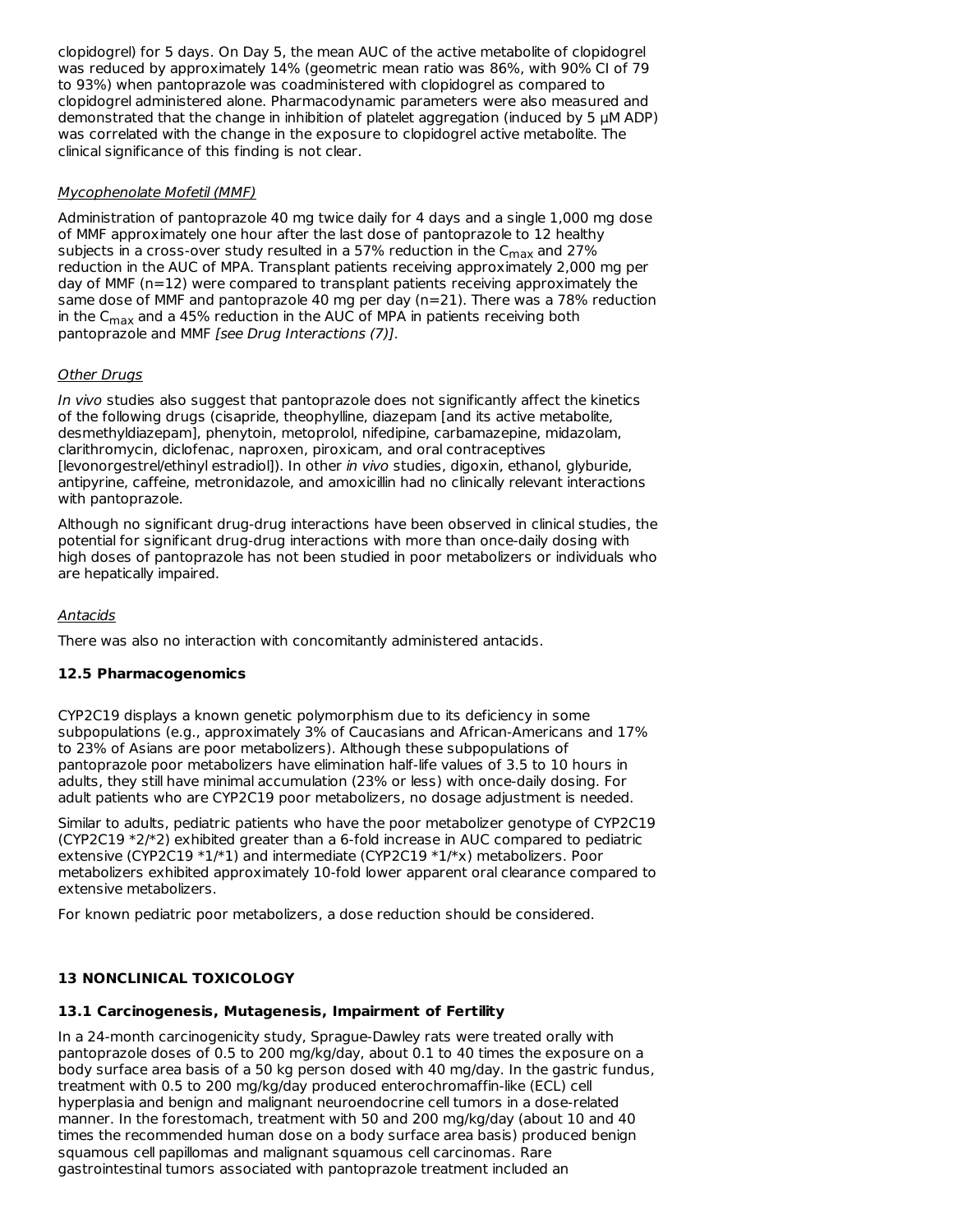adenocarcinoma of the duodenum with 50 mg/kg/day and benign polyps and adenocarcinomas of the gastric fundus with 200 mg/kg/day. In the liver, treatment with 0.5 to 200 mg/kg/day produced dose-related increases in the incidences of hepatocellular adenomas and carcinomas. In the thyroid gland, treatment with 200 mg/kg/day produced increased incidences of follicular cell adenomas and carcinomas for both male and female rats.

In a 24-month carcinogenicity study, Fischer 344 rats were treated orally with doses of 5 to 50 mg/kg/day of pantoprazole, approximately 1 to 10 times the recommended human dose based on body surface area. In the gastric fundus, treatment with 5 to 50 mg/kg/day produced enterochromaffin-like (ECL) cell hyperplasia and benign and malignant neuroendocrine cell tumors. Dose selection for this study may not have been adequate to comprehensively evaluate the carcinogenic potential of pantoprazole.

In a 24-month carcinogenicity study, B6C3F1 mice were treated orally with doses of 5 to 150 mg/kg/day of pantoprazole, 0.5 to 15 times the recommended human dose based on body surface area. In the liver, treatment with 150 mg/kg/day produced increased incidences of hepatocellular adenomas and carcinomas in female mice. Treatment with 5 to 150 mg/kg/day also produced gastric-fundic ECL cell hyperplasia.

A 26-week p53 +/- transgenic mouse carcinogenicity study was not positive.

Pantoprazole was positive in the in vitro human lymphocyte chromosomal aberration assays, in one of two mouse micronucleus tests for clastogenic effects, and in the in vitro Chinese hamster ovarian cell/HGPRT forward mutation assay for mutagenic effects. Equivocal results were observed in the *in vivo* rat liver DNA covalent binding assay. Pantoprazole was negative in the in vitro Ames mutation assay, the in vitro unscheduled DNA synthesis (UDS) assay with rat hepatocytes, the in vitro AS52/GPT mammalian cellforward gene mutation assay, the *in vitro* thymidine kinase mutation test with mouse lymphoma L5178Y cells, and the in vivo rat bone marrow cell chromosomal aberration assay.

There were no effects on fertility or reproductive performance when pantoprazole was given at oral doses up to 500 mg/kg/day in male rats (98 times the recommended human dose based on body surface area) and 450 mg/kg/day in female rats (88 times the recommended human dose based on body surface area).

## **14 CLINICAL STUDIES**

Pantoprazole sodium delayed-release tablets were used in the following clinical trials.

### **14.1 Erosive Esophagitis (EE) Associated with Gastroesophageal Reflux Disease (GERD)**

#### Adult Patients

A US multicenter, double-blind, placebo-controlled study of pantoprazole sodium delayed-release tablets 10 mg, 20 mg, or 40 mg once daily was conducted in 603 patients with reflux symptoms and endoscopically diagnosed EE of grade 2 or above (Hetzel-Dent scale). In this study, approximately 25% of enrolled patients had severe EE of grade 3, and 10% had grade 4. The percentages of patients healed (per protocol,  $n =$ 541) in this study are shown in Table 8.

#### **Table 8: Erosive Esophagitis Healing Rates (Per Protocol)**

| Week | ----Pantoprazole Sodium Delayed-Release |              |                        |                |
|------|-----------------------------------------|--------------|------------------------|----------------|
|      | Tablets ----                            |              |                        | <b>Placebo</b> |
|      | 10 mg daily                             | 20 mg daily  | 40 mg daily            | $(n = 68)$     |
|      | $(n = 153)$                             | $(n = 158)$  | $(n = 162)$            |                |
|      | $45.6\%$ <sup>+</sup>                   | $58.4%^{+#}$ | $75.0\%$ <sup>+*</sup> | 14.3%          |
|      | $66.0\%$ <sup>+</sup>                   | $83.5%^{+#}$ | $92.6%^{+*}$           | 39.7%          |

 $+$  (p < 0.001) pantoprazole sodium delayed-release tablets versus placebo

 $*$  (p < 0.05) versus 10 mg or 20 mg pantoprazole sodium delayed-release tablets

 $*$  (p < 0.05) versus 10 mg pantoprazole sodium delayed-release tablets

In this study, all pantoprazole sodium delayed-release tablets treatment groups had significantly greater healing rates than the placebo group. This was true regardless of H. pylori status for the 40 mg and 20 mg pantoprazole sodium delayed-release tablets treatment groups. The 40 mg dose of pantoprazole sodium delayed-release tablets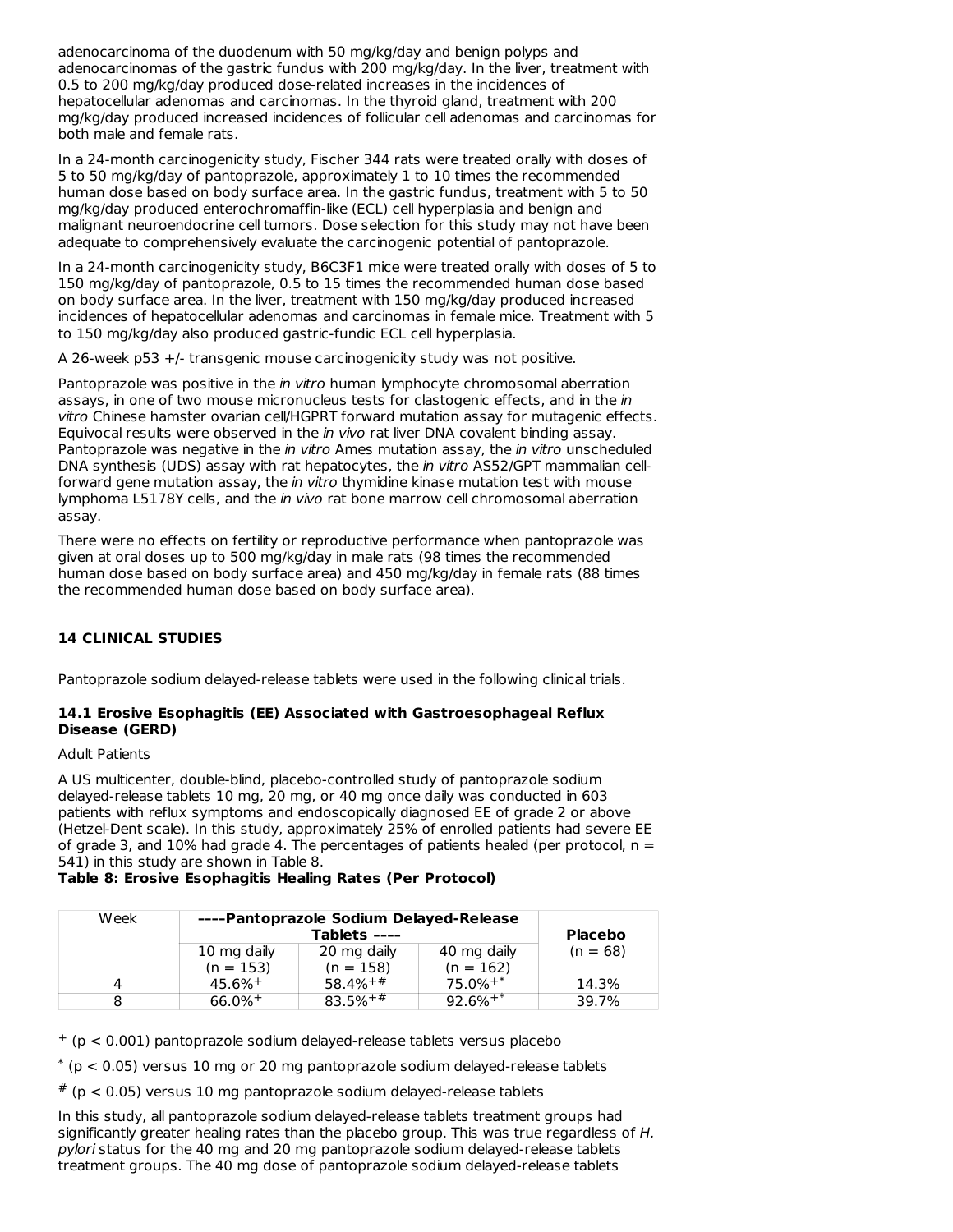resulted in healing rates significantly greater than those found with either the 20 mg or 10 mg dose.

A significantly greater proportion of patients taking pantoprazole sodium delayed-release tablets 40 mg experienced complete relief of daytime and nighttime heartburn and the absence of regurgitation, starting from the first day of treatment, compared with placebo. Patients taking pantoprazole sodium delayed-release tablets consumed significantly fewer antacid tablets per day than those taking placebo.

Pantoprazole sodium delayed-release tablets 40 mg and 20 mg once daily were also compared with nizatidine 150 mg twice daily in a US multicenter, double-blind study of 243 patients with reflux symptoms and endoscopically diagnosed EE of grade 2 or above. The percentages of patients healed (per protocol,  $n = 212$ ) are shown in Table 9.

**Table 9: Erosive Esophagitis Healing Rates (Per Protocol)**

| Week | -- Pantoprazole Sodium Delayed-Release<br>Tablets - |                           | Nizatidine                       |
|------|-----------------------------------------------------|---------------------------|----------------------------------|
|      | 20 mg daily<br>$(n = 72)$                           | 40 mg daily<br>$(n = 70)$ | 150 mg twice daily<br>$(n = 70)$ |
| 4    | $61.4% +$                                           | $64.0% +$                 | 22.2%                            |
| 8    | $79.2%+$                                            | $82.9%+$                  | 41.4%                            |

 $+$  (p < 0.001) pantoprazole sodium delayed-release tablets versus nizatidine

Once-daily treatment with pantoprazole sodium delayed-release tablets 40 mg or 20 mg resulted in significantly superior rates of healing at both 4 and 8 weeks compared with twice-daily treatment with 150 mg of nizatidine. For the 40 mg treatment group, significantly greater healing rates compared to nizatidine were achieved regardless of the H. pylori status.

A significantly greater proportion of the patients in the pantoprazole sodium delayedrelease tablets treatment groups experienced complete relief of nighttime heartburn and regurgitation, starting on the first day and of daytime heartburn on the second day, compared with those taking nizatidine 150 mg twice daily. Patients taking pantoprazole sodium delayed-release tablets consumed significantly fewer antacid tablets per day than those taking nizatidine.

### Pediatric Patients Ages 5 Years through 16 Years

The efficacy of pantoprazole sodium delayed-release tablets in the treatment of EE associated with GERD in pediatric patients ages 5 years through 16 years is extrapolated from adequate and well-conducted trials in adults, as the pathophysiology is thought to be the same. Four pediatric patients with endoscopically diagnosed EE were studied in multicenter, randomized, double-blind, parallel-treatment trials. Children with endoscopically diagnosed EE (defined as an endoscopic Hetzel-Dent score  $\geq 2$ ) were treated once daily for 8 weeks with one of two dose levels of pantoprazole sodium delayed-release tablets (20 mg or 40 mg). All 4 patients with EE were healed (Hetzel-Dent score of 0 or 1) at 8 weeks.

### **14.2 Long-Term Maintenance of Healing of Erosive Esophagitis**

Two independent, multicenter, randomized, double-blind, comparator-controlled trials of identical design were conducted in adult GERD patients with endoscopically confirmed healed EE to demonstrate efficacy of pantoprazole sodium delayed-release tablets in long-term maintenance of healing. The two US studies enrolled 386 and 404 patients, respectively, to receive either 10 mg, 20 mg, or 40 mg of pantoprazole sodium delayedrelease tablets once daily or 150 mg of ranitidine twice daily. As demonstrated in Table 10, pantoprazole sodium delayed-release tablets 40 mg and 20 mg were significantly superior to ranitidine at every timepoint with respect to the maintenance of healing. In addition, pantoprazole sodium delayed-release tablet 40 mg was superior to all other treatments studied.

**Table 10: Long-Term Maintenance of Healing of Erosive Gastroesophageal Reflux Disease (GERD Maintenance): Percentage of Patients Who Remained**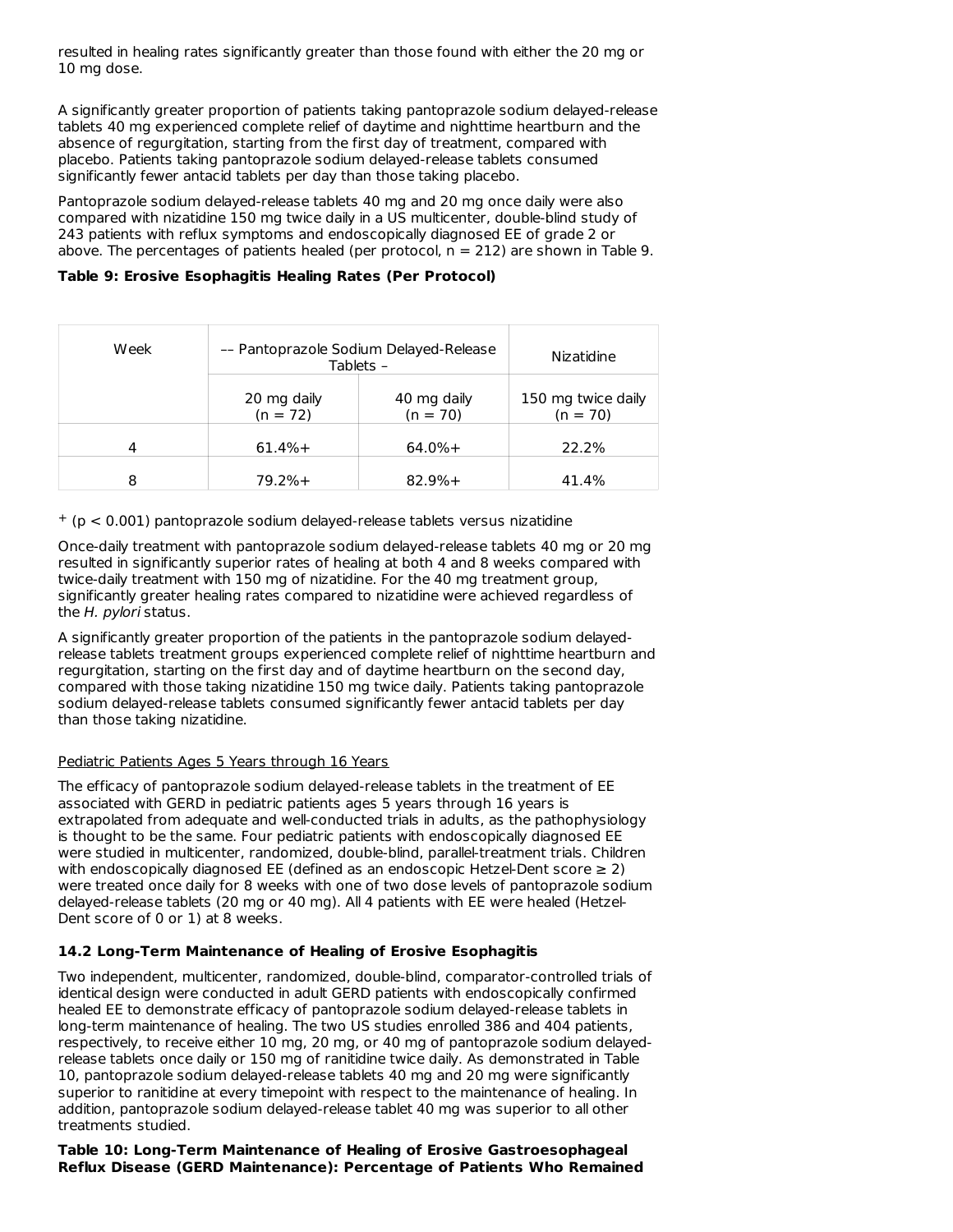### **Healed**

|            | Delayed-Release<br><b>Tablets</b><br>20 mg daily | Pantoprazole Sodium Pantoprazole Sodium<br>Delayed-Release<br><b>Tablets</b><br>40 mg daily | Ranitidine<br>150 mg twice daily |
|------------|--------------------------------------------------|---------------------------------------------------------------------------------------------|----------------------------------|
| Study 1    | $n = 75$                                         | $n = 74$                                                                                    | $n = 75$                         |
| Month 1    | $91*$                                            | 99*                                                                                         | 68                               |
| Month 3    | $82*$                                            | $93*#$                                                                                      | 54                               |
| Month $6$  | 76*                                              | $90*#$                                                                                      | 44                               |
| Month $12$ | $70*$                                            | $86*#$                                                                                      | 35                               |
| Study 2    | $n = 74$                                         | $n = 88$                                                                                    | $n = 84$                         |
| Month 1    | 89*                                              | $92*#$                                                                                      | 62                               |
| Month 3    | 78*                                              | $91*$ #                                                                                     | 47                               |
| Month 6    | $72*$                                            | $88*#$                                                                                      | 39                               |
| Month 12   | $72*$                                            | 83*                                                                                         | 37                               |

 $*(p < 0.05 \text{ vs. ramidine})$ 

 $# (p < 0.05 \text{ vs. pantoprazole sodium delayed-release tablets } 20 \text{ mg})$ 

Note: Pantoprazole sodium delayed-release tablets 10 mg was superior ( $p < 0.05$ ) to ranitidine in Study 2, but not Study 1.

Pantoprazole sodium delayed-release tablet 40 mg was superior to ranitidine in reducing the number of daytime and nighttime heartburn episodes from the first through the twelfth month of treatment. Pantoprazole sodium delayed-release tablets 20 mg, administered once daily, was also effective in reducing episodes of daytime and nighttime heartburn in one trial, as presented in Table 11.

### **Table 11: Number of Episodes of Heartburn (mean ± SD)**

|          |           | Pantoprazole Sodium Delayed-Release<br>Tablets |                |  |
|----------|-----------|------------------------------------------------|----------------|--|
|          |           | 40 mg daily                                    |                |  |
| Month 1  | Daytime   | $5.1 \pm 1.6^*$                                | $18.3 \pm 1.6$ |  |
|          | Nighttime | $3.9 \pm 1.1^*$                                | $11.9 \pm 1.1$ |  |
| Month 12 | Daytime   | $2.9 \pm 1.5^*$                                | $17.5 \pm 1.5$ |  |
|          | Niahttime | $2.5 + 1.2^*$                                  | $13.8 \pm 1.3$ |  |

 $*$  (p < 0.001 vs. ranitidine, combined data from the two US studies)

### **14.3 Pathological Hypersecretory Conditions Including Zollinger-Ellison Syndrome**

In a multicenter, open-label trial of 35 patients with pathological hypersecretory conditions, such as Zollinger-Ellison Syndrome, with or without multiple endocrine neoplasia-type I, pantoprazole sodium delayed-release tablets successfully controlled gastric acid secretion. Doses ranging from 80 mg daily to 240 mg daily maintained gastric acid output below 10 mEq/h in patients without prior acid-reducing surgery and below 5 mEq/h in patients with prior acid-reducing surgery.

Doses were initially titrated to the individual patient needs, and adjusted in some patients based on the clinical response with time [see Dosage and Administration (2)]. Pantoprazole sodium delayed-release tablet was well tolerated at these dose levels for prolonged periods (greater than 2 years in some patients).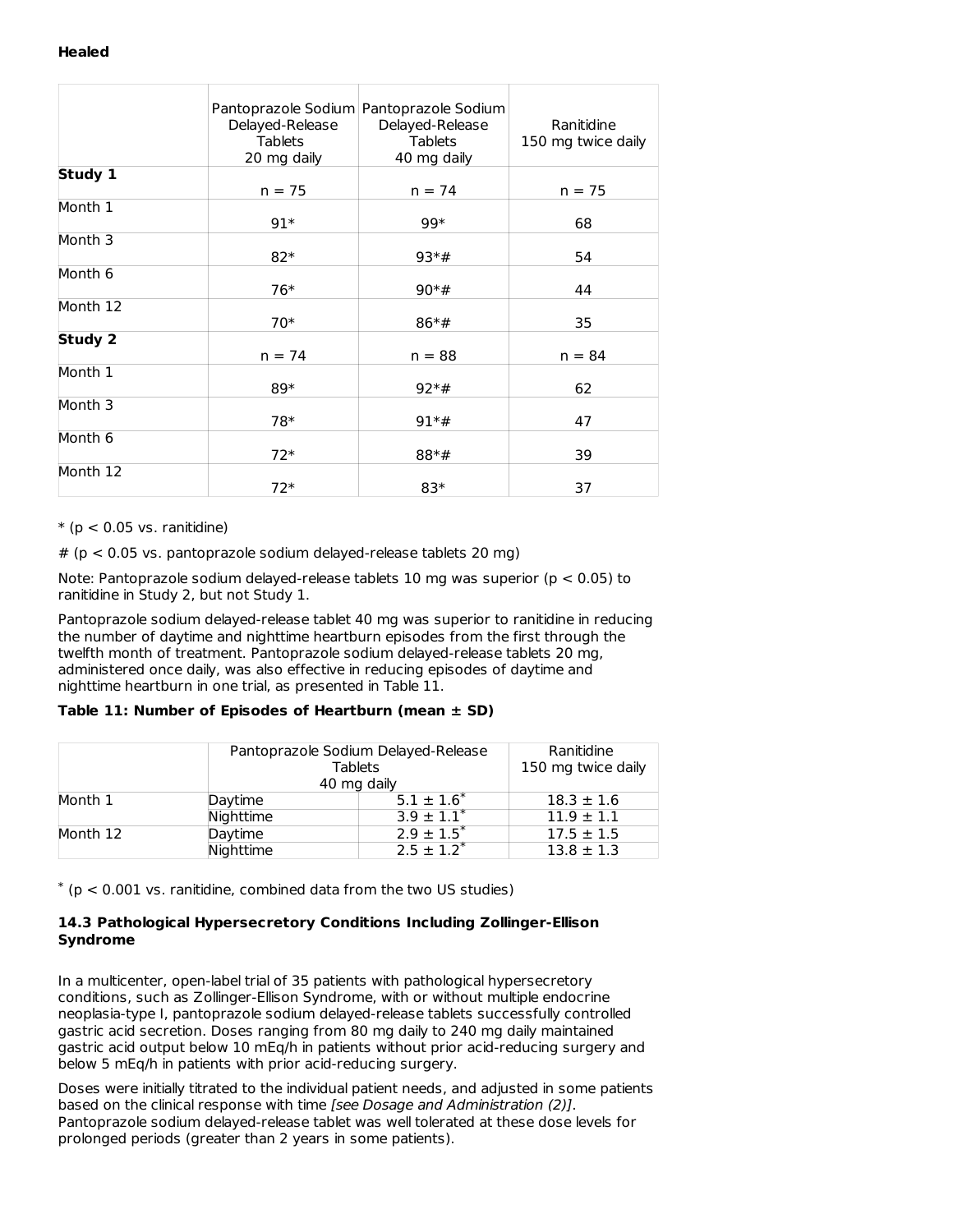### **16 HOW SUPPLIED/STORAGE AND HANDLING**

#### How Supplied

Pantoprazole sodium for delayed-release oral suspension is supplied as pale yellowish to dark brownish, enteric-coated granules containing 40 mg pantoprazole in a unit-dose packet. Pantoprazole sodium for delayed-release oral suspension is supplied as childresistant sachets as follows:

NDC 62756-071-64, unit-dose carton of 30.

### Storage

Store at 20° to 25°C (68° to 77°F); excursions permitted between 15° and 30°C (59° and 86°F) [see USP Controlled Room Temperature].

### **17 PATIENT COUNSELING INFORMATION**

Advise the patient to read the FDA-approved patient labeling (Medication Guide and Instructions for Use).

Gastric Malignancy

Advise patients to return to their healthcare provider if they have a suboptimal response or an early symptomatic relapse [see Warnings and Precautions (5.1)].

Acute Tubulointerstitial Nephritis

Advise patients to call their healthcare provider immediately if they experience signs and/or symptoms associated with acute tubulointerstitial nephritis [see Contraindications (4), Warnings and Precautions (5.2)].

Clostridium difficile-Associated Diarrhea

Advise patients to immediately call their healthcare provider if they experience diarrhea that does not improve [see Warnings and Precautions (5.3)]. Bone Fracture

Advise patients to report any fractures, especially of the hip, wrist or spine, to their healthcare provider [see Warnings and Precautions (5.4)].

Severe Cutaneous Adverse Reactions

Advise patients to discontinue pantoprazole sodium for delayed-release oral suspension and immediately call their healthcare provider for further evaluation [see Warnings and Precautions (5.5)].

Cutaneous and Systemic Lupus Erythematosus

Advise patients to immediately call their healthcare provider for any new or worsening of symptoms associated with cutaneous or systemic lupus erythematosus [see Warnings and Precautions (5.6)].

Cyanocobalamin (Vitamin B-12) Deficiency

Advise patients to report any clinical symptoms that may be associated with cyancobalamin deficiency to their healthcare provider if they have been receiving pantoprazole sodium for delayed-release oral suspension for longer than 3 years [see Warnings and Precautions (5.7)].

Hypomagnesemia and Mineral Metabolism

Advise patients to report any clinical symptoms that may be associated with hypomagnesemia, hypocalcemia, and/or hypokalemia, to their healthcare provider, if they have been receiving pantoprazole sodium for delayed-release oral suspension for at least 3 months [see Warnings and Precautions (5.8)].

Drug Interactions

Instruct patients to inform their healthcare provider of any other medications they are currently taking, including rilpivirine-containing products [see Contraindications (4)], digoxin [see Warnings and Precautions (5.8)] and high dose methotrexate [see Warnings and Precautions (5.13].

Pregnancy

Advise a pregnant woman of the potential risk to a fetus. Advise females of reproductive potential to inform their healthcare provider of a known or suspected pregnancy [see Use in Specific Populations (8.1)].

Administration

Do not split, crush, or chew pantoprazole sodium for delayed-release oral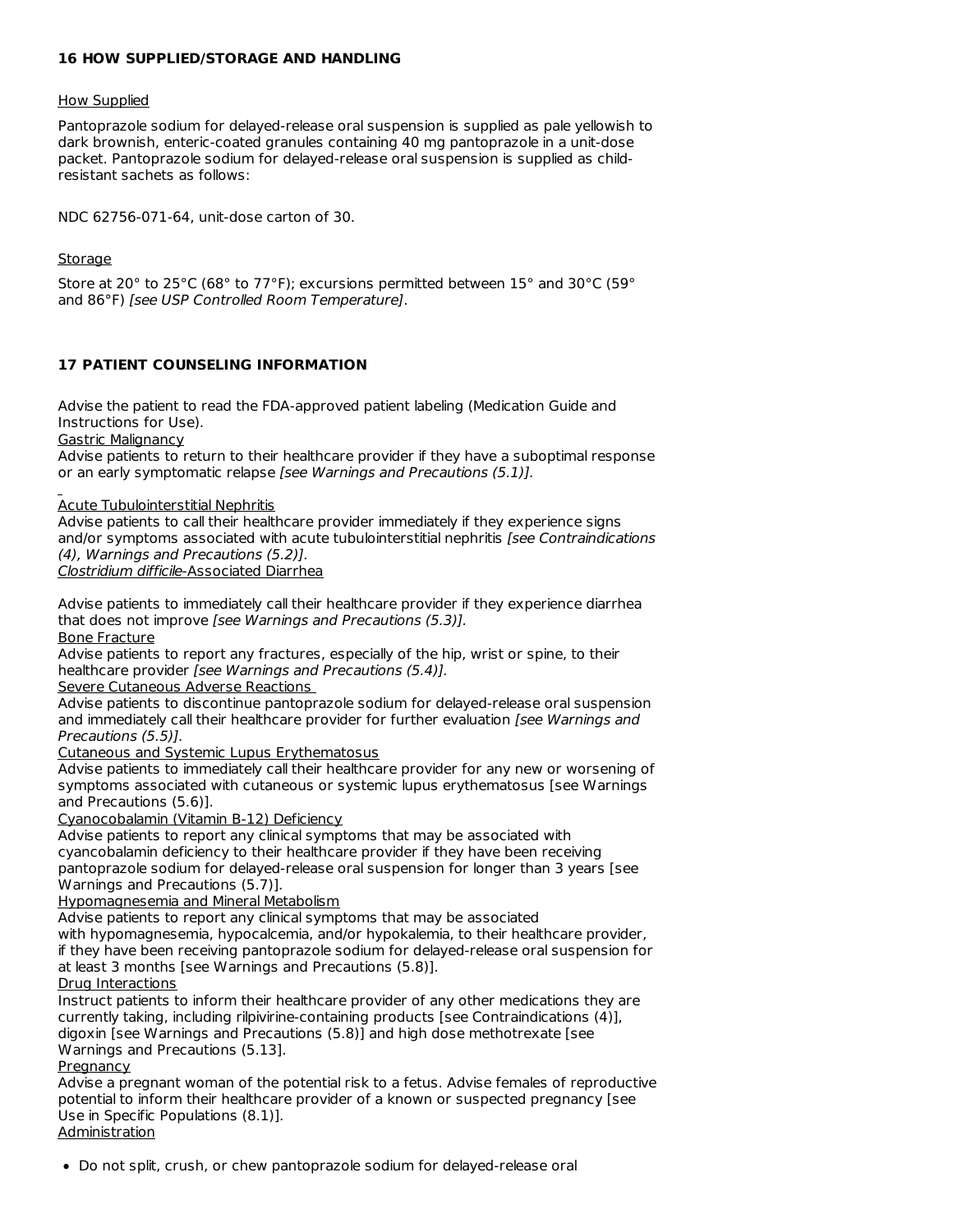suspension.

- Pantoprazole sodium for delayed-release oral suspension packet is a fixed dose and cannot be divided to make a smaller dose.
- Take pantoprazole sodium for delayed-release oral suspension approximately 30 minutes before a meal.
- Administer pantoprazole sodium for delayed-release oral suspension in apple juice or applesauce, as described in the Instructions for Use. Do not administer in water, other liquids, or foods.
- For patients with a nasogastric (NG) or gastrostomy tube, pantoprazole sodium for delayed-release oral suspension can be administered with apple juice, as described in the Instructions for Use.
- Take a missed dose as soon as possible. If it is almost time for the next dose, skip the missed dose and take the next dose at the regular scheduled time. Do not take 2 doses at the same time.

### **MEDICATION GUIDE**

Dispense with Medication Guide and Instructions for Use available at: https://www.sunpharma.com/usa/products

> **Pantoprazole Sodium (pan-TOE-pra-zole SOE-dee-um) for Delayed-Release Oral Suspension**

**What is the most important information I should know about pantoprazole sodium for delayed-release oral suspension?**

**You should take pantoprazole sodium for delayed-release oral suspension exactly as prescribed, at the lowest dose possible and for the shortest time needed.**

**Pantoprazole sodium for delayed-release oral suspension may help your acid-related symptoms, but you could still have serious stomach problems.** Talk with your doctor.

**Pantoprazole sodium for delayed-release oral suspension can cause serious side effects, including:**

- A type of kidney problem (acute tubulointerstitial nephritis). Some people who take proton pump inhibitor (PPI) medicines, including pantoprazole sodium for delayed-release oral suspension, may develop a kidney problem called acute tubulointerstitial nephritis that can happen at any time during treatment with pantoprazole sodium for delayed-release oral suspension. Call your doctor right away if you have a decrease in the amount that you urinate or if you have blood in your urine.
- Diarrhea caused by an infection (Clostridium difficile) in your intestines. Call your doctor right away if you have watery stools or stomach pain that does not go away. You may or may not have a fever.
- Bone fractures (hip, wrist, or spine). Bone fractures in the hip, wrist, or spine may happen in people who take multiple daily doses of PPI medicines and for a long period of time (a year or longer). Tell your doctor if you have a bone fracture, especially in the hip, wrist, or spine.
- Certain types of lupus erythematosus. Lupus erythematosus is an autoimmune disorder (the body's immune cells attack other cells or organs in the body). Some people who take PPI medicines, including pantoprazole sodium for delayedrelease oral suspension, may develop certain types of lupus erythematosus or have worsening of the lupus they already have. Call your doctor right away if you have new or worsening joint pain or a rash on your cheeks or arms that gets worse in the sun.
- **Low magnesium and other mineral levels in your body** can happen in people who have taken pantoprazole sodium for delayed-release oral suspension for at least 3 months. Tell your doctor if you have symptoms of low magnesium levels, including seizures, dizziness, irregular heartbeat, jitteriness, muscle aches or weakness, and spasms of hands, feet or voice.

Talk to your doctor about your risk of these serious side effects.

Pantoprazole sodium for delayed-release oral suspension can have other serious side effects. See **"What are the possible side effects of pantoprazole sodium for delayed-release oral suspension?"**

### **What is pantoprazole sodium for delayed-release oral suspension?**

A prescription medicine called a proton pump inhibitor (PPI) used to reduce the amount of acid in your stomach.

**In adults,** pantoprazole sodium for delayed-release oral suspension is used for:

- up to 8 weeks for the healing and symptom relief of acid-related damage to the lining of the esophagus (called erosive esophagitis or EE). Your doctor may prescribe another 8 weeks of pantoprazole sodium for delayed-release oral suspension in patients whose EE does not heal.
- maintaining healing of EE and to help prevent the return of heartburn symptoms caused by GERD. It is not known if pantoprazole sodium for delayed-release oral suspension is safe and effective when used for longer than 12 months for this purpose.
- the long-term treatment of conditions where your stomach makes too much acid. This includes a rare condition called Zollinger-Ellison Syndrome.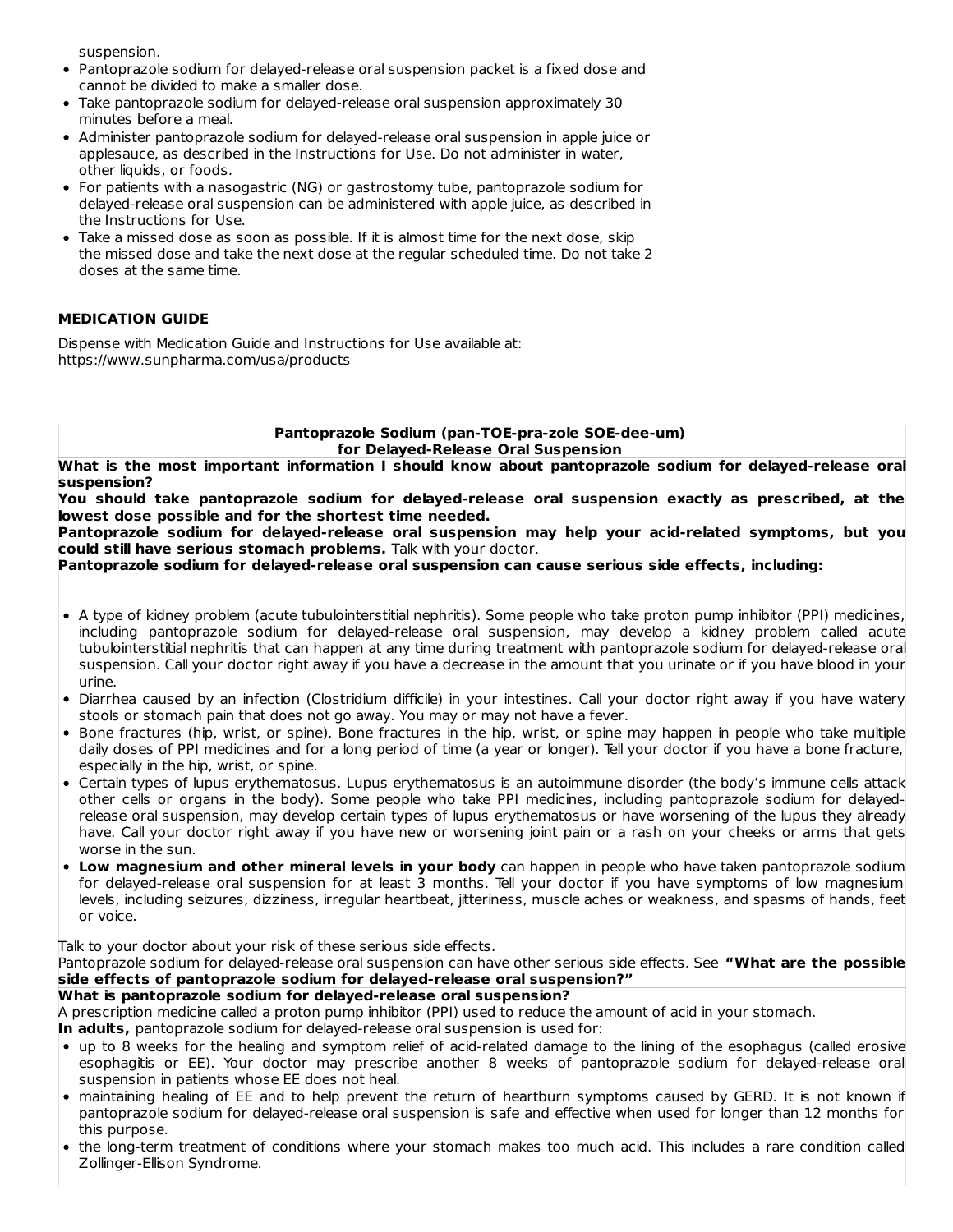## **In children 5 years of age and older**, pantoprazole sodium for delayed-release oral suspension is used for:

up to 8 weeks for the healing and symptom relief of EE.

It is not known if pantoprazole sodium for delayed-release oral suspension is safe if used longer than 8 weeks in children. Pantoprazole sodium for delayed-release oral suspension is not for use in children under 5 years of age. It is not known if pantoprazole sodium for delayed-release oral suspension is safe and effective in children for treatment other than EE.

### **Do not take pantoprazole sodium for delayed-release oral suspension if you are:**

- allergic to pantoprazole sodium, any other PPI medicine, or any of the ingredients in pantoprazole sodium for delayedrelease oral suspension. See the end of this Medication Guide for a complete list of ingredients.
- taking a medicine that contains rilpivirine (EDURANT\*, COMPLERA\*, ODEFSEY\*, JULUCA\*) used to treat HIV-1 (Human Immunodeficiency Virus).

#### **Before taking pantoprazole sodium for delayed-release oral suspension, tell your doctor about all of your medical conditions, including if you:**

- have low magnesium levels, low calcium levels and low potassium levels in your blood.
- are pregnant or plan to become pregnant. Pantoprazole sodium for delayed-release oral suspension may harm your unborn baby. Tell your doctor if you become pregnant or think you may be pregnant during treatment with pantoprazole sodium for delayed-release oral suspension.
- are breastfeeding or plan to breastfeed. Pantoprazole can pass into your breast milk. Talk with your doctor about the best way to feed your baby if you take pantoprazole sodium for delayed-release oral suspension.

**Tell your doctor about all the medicines you take,** including prescription and over-the-counter medicines, vitamins and herbal supplements. **Especially tell your doctor if you take** methotrexate (Otrexup\*, Rasuvo\*, Trexall\*, XATMEP\*), digoxin (LANOXIN\*), or a water pill (diuretic).

## **How should I take pantoprazole sodium for delayed-release oral suspension?**

- Take pantoprazole sodium for delayed-release oral suspension exactly as prescribed by your doctor.
	- o Do not split, chew, or crush pantoprazole sodium for delayed-release oral suspension.
	- o Take pantoprazole sodium for delayed-release oral suspension about 30 minutes before a meal.
	- o Pantoprazole sodium for delayed-release oral suspension should only be given by mouth mixed in apple juice or applesauce or through a nasogastric (NG) tube or gastrostomy tube mixed in apple juice. Do not mix pantoprazole sodium for delayed-release oral suspension in liquids other than apple juice or foods other than applesauce.
	- o Do not divide a packet of pantoprazole sodium for delayed-release oral suspension to make a smaller dose.
	- o See the "Instructions for Use" at the end of this Medication Guide for instructions on how to mix and take pantoprazole sodium for delayed-release oral suspension by mouth in applesauce or apple juice or how to mix and give the suspension through an NG tube or gastrostomy tube mixed in apple juice.
- If you miss a dose of pantoprazole sodium for delayed-release oral suspension, take it as soon as possible. If it is almost time for your next dose, do not take the missed dose. Take the next dose at your regular time. Do not take 2 doses at the same time.
- If you take too much pantoprazole sodium for delayed-release oral suspension, call your doctor or your poison control center at 1-800-222-1222 right away or go to the nearest emergency room.

### **What are the possible side effects of pantoprazole sodium for delayed-release oral suspension?**

- **Pantoprazole sodium for delayed-release oral suspension can cause serious side effects, including:**
- **See "What is the most important information I should know about pantoprazole sodium for delayedrelease oral suspension?"**
- **Low vitamin B-12 levels** in your body can happen in people who have taken pantoprazole sodium for delayed-release oral suspension for a long time (more than 3 years). Tell your doctor if you have symptoms of low vitamin B-12 levels, including shortness of breath, lightheadedness, irregular heartbeat, muscle weakness, pale skin, feeling tired, mood changes, and tingling or numbness in the arms and legs.
- Stomach growths (fundic gland polyps). People who take PPI medicines for a long time have an increased risk of developing a certain type of stomach growths called fundic gland polyps, especially after taking PPI medicines for more than 1 year.
- Severe skin reactions. Pantoprazole sodium for delayed-release oral suspension can cause rare but severe skin reactions that may affect any part of your body. These serious skin reactions may need to be treated in a hospital and may be life threatening:

• Skin rash which may have blistering, peeling or bleeding on any part of your skin (including your lips, eyes, mouth, nose, genitals, hands or feet).

• You may also have fever, chills, body aches, shortness of breath, or enlarged lymph nodes.

Stop taking pantoprazole sodium for delayed-release oral suspension and call your doctor right away. These symptoms may be the first sign of a severe skin reaction.

**The most common side effects of pantoprazole sodium for delayed-release oral suspension in adults include:** headache, diarrhea, nausea, stomach-area (abdominal) pain, vomiting, gas, dizziness, and joint pain.

**The most common side effects of pantoprazole sodium for delayed-release oral suspension in children include:** upper respiratory infection, headache, fever, diarrhea, vomiting, rash, and stomach-area (abdominal) pain. These are not all the possible side effects of pantoprazole sodium for delayed-release oral suspension. Call your doctor for medical advice about side effects. You may report side effects to FDA at 1-800-FDA-1088.

**How should I store pantoprazole sodium for delayed-release oral suspension?**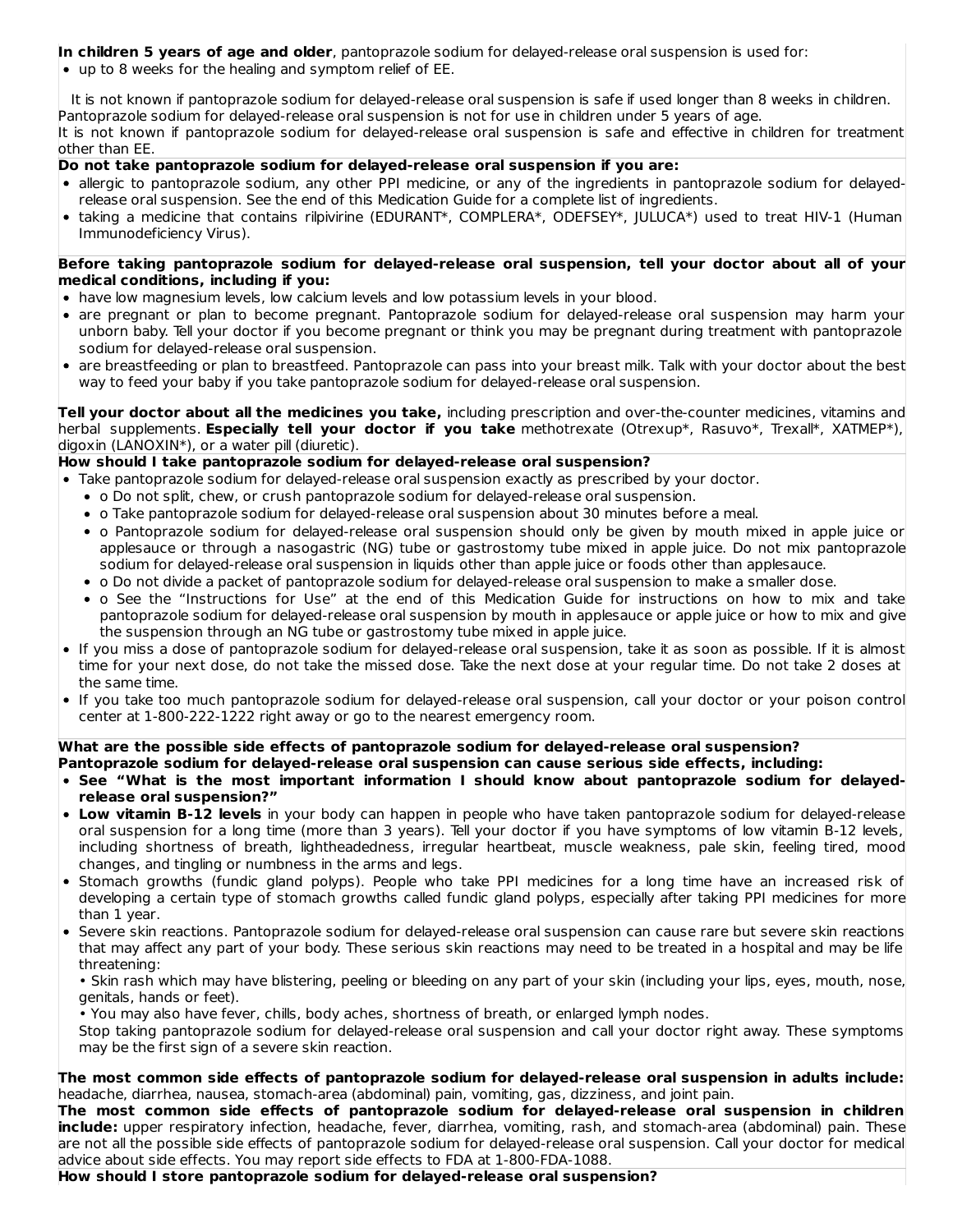Pantoprazole sodium for delayed-release oral suspension comes in a child-resistant package.

Store pantoprazole sodium for delayed-release oral suspension at room temperature between 68°F to 77°F (20°C to 25°C). **Keep pantoprazole sodium for delayed-release oral suspension and all medicines out of the reach of children. General information about the safe and effective use of pantoprazole sodium for delayed-release oral suspension.**

Medicines are sometimes prescribed for purposes other than those listed in a Medication Guide. Do not use pantoprazole sodium for delayed-release oral suspension for a condition for which it was not prescribed. Do not give pantoprazole sodium for delayed-release oral suspension to other people, even if they have the same symptoms that you have. It may harm them. You can ask your doctor or pharmacist for information about pantoprazole sodium for delayed-release oral suspension that is written for health professionals.

### **What are the ingredients in pantoprazole sodium for delayed-release oral suspension?**

**Active ingredient:** pantoprazole sodium sesquihydrate

**Inactive ingredients:** calcium stearate, crospovidone, ferric oxide yellow, hydroxypropyl cellulose, hypromellose, methacrylic acid copolymer, microcrystalline cellulose, polysorbate 80, povidone, sodium carbonate, sodium lauryl sulfate, talc, titanium dioxide, and triethyl citrate.

### **INSTRUCTIONS FOR USE**

### **Pantoprazole Sodium (pan-TOE-pra-zole SOE-dee-um)**

### **for Delayed-Release Oral Suspension**

### **Important information:**

- Do not split, chew, or crush pantoprazole sodium for delayed-release oral suspension.
- Take pantoprazole sodium for delayed-release oral suspension about 30 minutes before a meal.
	- Pantoprazole sodium for delayed-release oral suspension:
		- should only be taken with applesauce or apple juice.
		- should not be mixed in water or other liquids, or other foods.
		- packet should not be divided to make a smaller dose.

### **Taking pantoprazole sodium for delayed-release oral suspension with applesauce:**

- 1. Open the packet of pantoprazole sodium for delayed-release oral suspension.
- 2. Sprinkle all of the granules in the packet on 1 teaspoon of applesauce.
- 3. Swallow the granules and applesauce within 10 minutes of putting the granules on the teaspoon of applesauce.
- 4. Take sips of water to make sure the granules are washed down into the stomach. Take more sips of water as needed.

### **Taking pantoprazole sodium for delayed-release oral suspension with apple juice:**

- 1. Open the packet of pantoprazole sodium for delayed-release oral suspension.
- 2. Empty all of the granules in the packet into a small cup that contains 1 teaspoon of apple juice.
- 3. Stir the granules-apple juice mixture for 5 seconds. The granules will not break up.
- 4. Swallow the mixture right away.
- 5. To make sure that the entire dose is taken, add more apple juice to the cup, stir and swallow the apple juice right away.
- 6. Repeat step 5 if there are granules left in the cup.

### **Giving pantoprazole sodium for delayed-release oral suspension through a nasogastric (NG) tube or gastrostomy tube:**

- Pantoprazole sodium for delayed-release oral suspension may be given through an NG tube or gastrostomy tube that is size 16 French or larger. Do not give pantoprazole sodium for delayed-release oral suspension through an NG tube or gastrostomy tube smaller than size 16 French.
- Mix pantoprazole sodium for delayed-release oral suspension only in apple juice when giving through an NG tube or gastrostomy tube.
- 1. Remove the plunger from a 60 mL (2 ounce) catheter-tip syringe. Throw away the plunger.
- 2. Connect the tip of the catheter-tip syringe to the NG tube or gastrostomy tube.
- 3. Hold the syringe attached to the NG tube or gastrostomy tube as high as possible while giving pantoprazole sodium for delayed-release oral suspension to prevent the tubing from bending.
- 4. Open the packet of pantoprazole sodium for delayed-release oral suspension.
- 5. Empty all the granules in the packet into the catheter-tip syringe.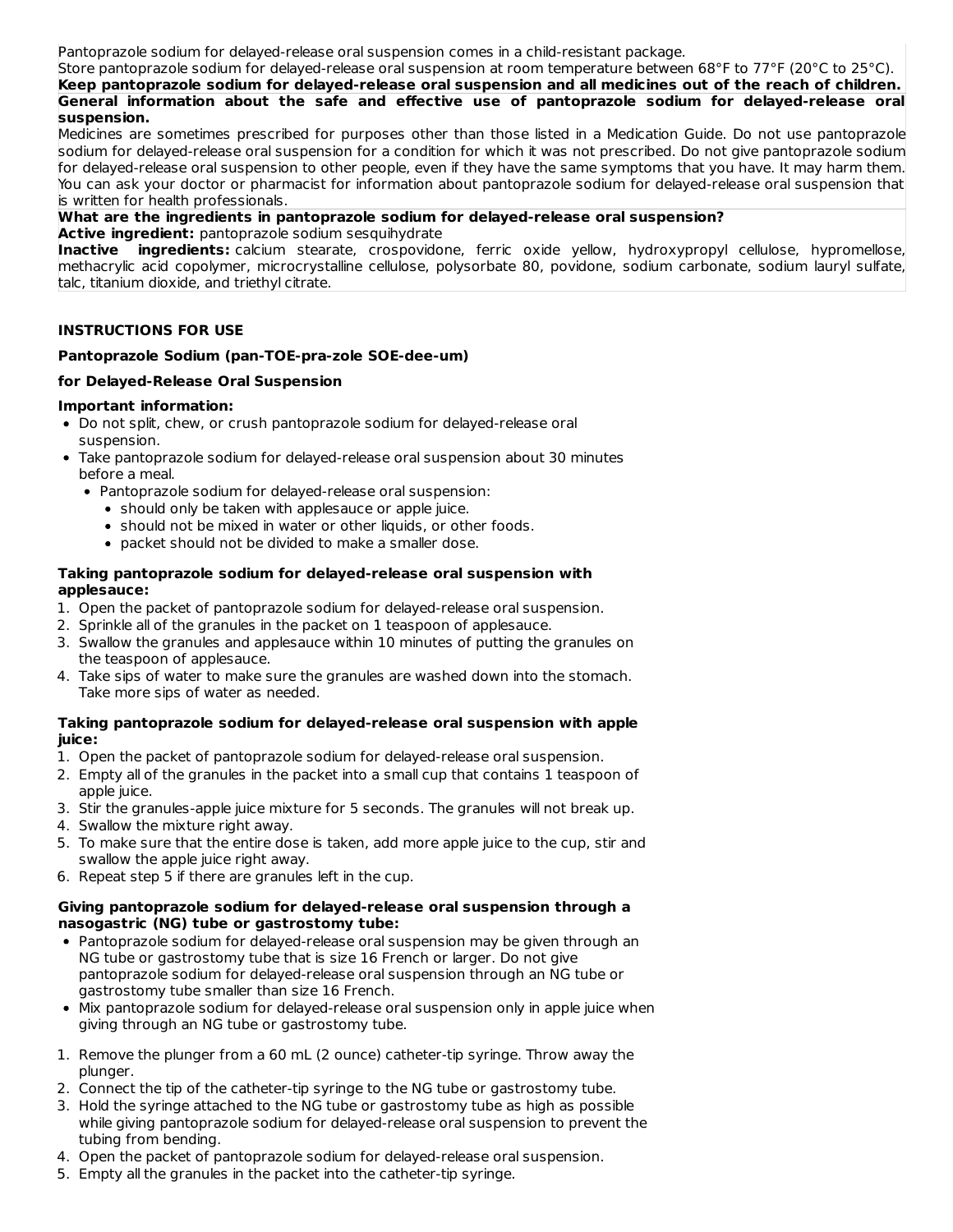- 6. Add 10 mL (2 teaspoons) of apple juice into the catheter-tip syringe and gently tap or shake the syringe to help empty the syringe.
- 7. Repeat step 6 at least 2 more times until there are no granules left in the catheter-tip syringe.

**How should I store pantoprazole sodium for delayed-release oral suspension?** Pantoprazole sodium for delayed-release oral suspension comes in a child-resistant package.

Store pantoprazole sodium for delayed-release oral suspension at room temperature between 68°F to 77°F (20°C to 25°C).

**Keep pantoprazole sodium for delayed-release oral suspension and all medicines out of the reach of children.**

This Medication Guide and Instructions for Use has been approved by the U.S. Food and Drug Administration.

\* All trademark names are the property of their respective owners.

Dispense with Medication Guide available at: https://www.sunpharma.com/usa/products

Distributed by:

### **Sun Pharmaceutical Industries, Inc.**

Cranbury, NJ 08512

Manufactured by:

### **Sun Pharmaceutical Industries Ltd.**

Mohali, India.

Revised: 03/2022

### **PRINCIPAL DISPLAY PANEL - PACKET**

#### **NDC 62756-071-60 Pantoprazole Sodium for Delayed-Release Oral Suspension\* 40 mg** \*suspension in apple juice or applesauce only

Each packet contains 40 mg pantoprazole equivalent to 45.1 mg of pantoprazole sodium USP (sesquihydrate) **Store at 20° to 25°C (68° to 77°F). Rx only SUN PHARMA**

# NDC 62756-071-60 **Pantoprazole Sodium for Delayed-Release Oral Suspension** 40 mg

\*suspension in apple juice or applesauce only Each packet contains 40 mg pantoprazole equivalent to 45.1 mg of pantoprazole sodium USP (sesquihydrate) Store at 20° to 25°C (68° to 77°F).

**Rx** only

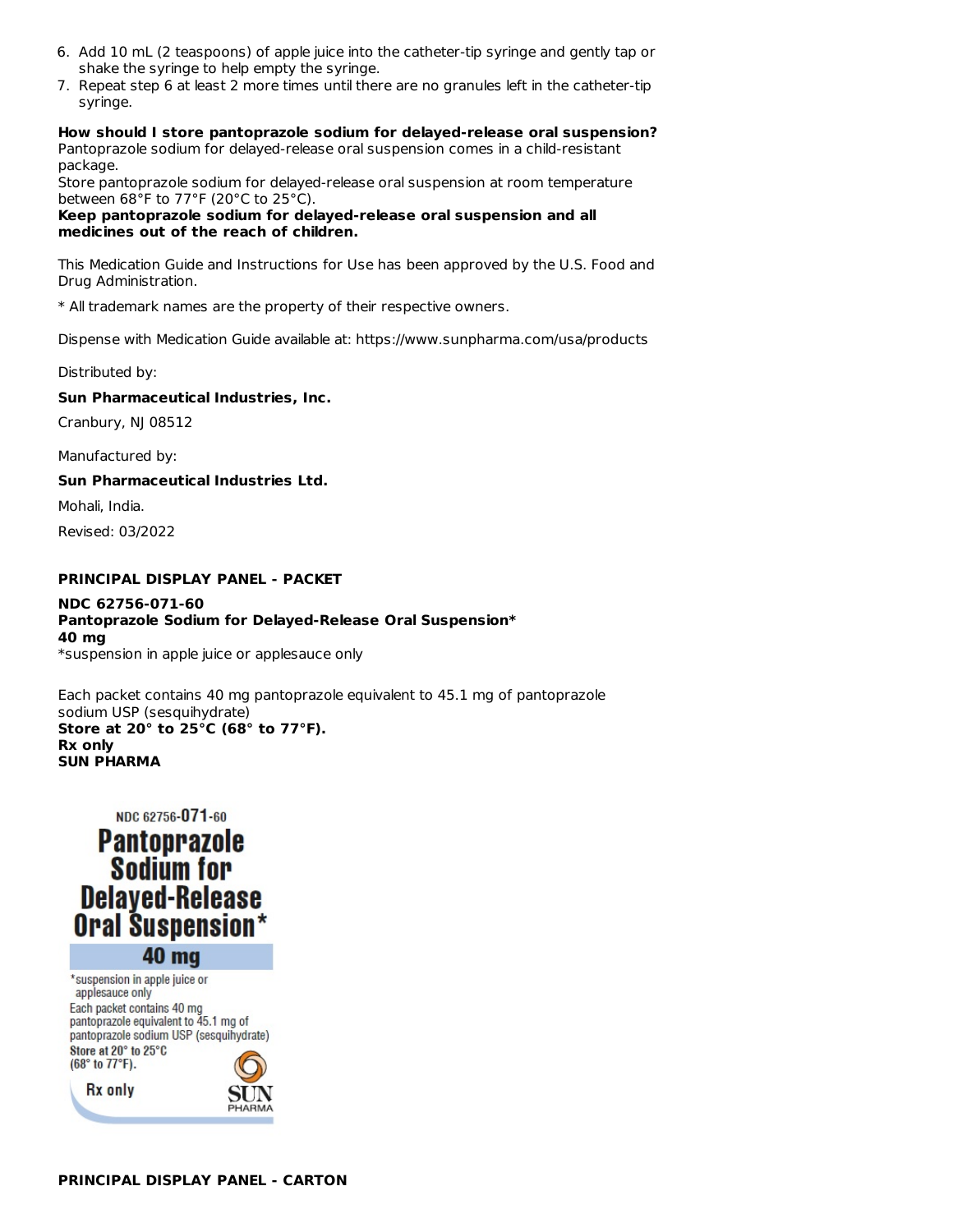#### **NDC 62756-071-64**

**Pantoprazole Sodium for Delayed-Release Oral Suspension\* 40 mg**

\*suspension in apple juice or applesauce only

**PHARMACIST: Please dispense with Medication Guide provided separately to each patient. Rx only 30 Packets SUN PHARMA NOS SO Packets** ntiw sznagziO :T210AMAAH9<br>hositeq dass of sbiuD noifsaibsM. in apple juice or applesauce only P.  $6u_0v$ Delayed-Release Oral Suspension\* Pantoprazole Sodium for 19-170-32753 30M PATIENT INSTRUCTIONS:<br>Pantoprazole granules should not be crushed or chewed and<br>should be taken approximately 30 minutes before a meal.<br>Applesauce Administration: Open packet and sprinkle intact<br>granules of preparation.<br>10 Each packet contains 40 mg pantoprazole<br>equivalent to 45.1 mg of pantoprazole sodium USP<br>(sesquihydrate). NDC 62756-071-6 **Pantoprazole Sodium for NON VARNISH AREA** (sesquihydrate).<br>This carton contains child-resistant packets.<br>Neep out of reach of child-resistant packets.<br>Store at 20° to 25°C (69° to 77°F); excursions<br>permitted between 15° and 30°C (59° and 80°F)<br>[see USP Controlled **Delayed-Release Oral Suspension\*** To minutes of preparation<br>compares the probability of the property that start and empty initial<br>granules into a small cop containing  $S$  mL of apple juice<br>granules into a small cop containing  $S$  mL of apple juice<br>strepor  $40 \text{ mg}$ **PHARMACIST: Dispense with<br>Medication Guide to each patient.** Distributed by:<br>Sun Pharmaceutical Industries, Inc.<br>Cranbury, NJ 08512  $\frac{6}{50N}$ nsert for complete directions for use.<br>iide available at: Rx only<br>30 Packets Manufactured by:<br>Sun Pharmaceutical Industries Limited<br>Mohali, INDIA

#### **PANTOPRAZOLE SODIUM**

pantoprazole sodium granule, delayed release **Product Information Product Type** HUMAN PRESCRIPTION DRUG **Item Code (Source)** NDC:62756-071 **Route of Administration** ORAL **Active Ingredient/Active Moiety Ingredient Name Basis** of **Strength Strength PANTOPRAZOLE SODIUM** (UNII: 6871619Q5X) (PANTOPRAZOLE - UNII:D8TST4O562) PANTOPRAZOLE 40 mg **Inactive Ingredients Ingredient Name Strength SODIUM CARBONATE** (UNII: 45P3261C7T) **CROSPOVIDONE (120 .MU.M)** (UNII: 68401960MK) **POVIDONE K30 (UNII: U7250WY32X) CALCIUM STEARATE** (UNII: 776XM7047L)

**HYPROMELLOSE 2910 (5 MPA.S)** (UNII: R75537T0T4) **TALC** (UNII: 7SEV7J4R1U) **METHACRYLIC ACID AND ETHYL ACRYLATE COPOLYMER** (UNII: NX76LV5T8J) **TRIETHYL CITRATE** (UNII: 8Z96QXD6UM) **TITANIUM DIOXIDE** (UNII: 15FIX9V2JP) **FERRIC OXIDE YELLOW** (UNII: EX438O2MRT) **HYDROXYPROPYL CELLULOSE (110000 WAMW)** (UNII: 5Y0974F5PW) **MICROCRYSTALLINE CELLULOSE 101** (UNII: 7T9FYH5QMK) **POLYSORBATE 80** (UNII: 6OZP39ZG8H) **SODIUM LAURYL SULFATE** (UNII: 368GB5141J) **Packaging # Item Code Package Description Marketing Start Date Marketing End Date**

**1** NDC:62756-071- 30 in 1 CARTON 07/01/2020

64